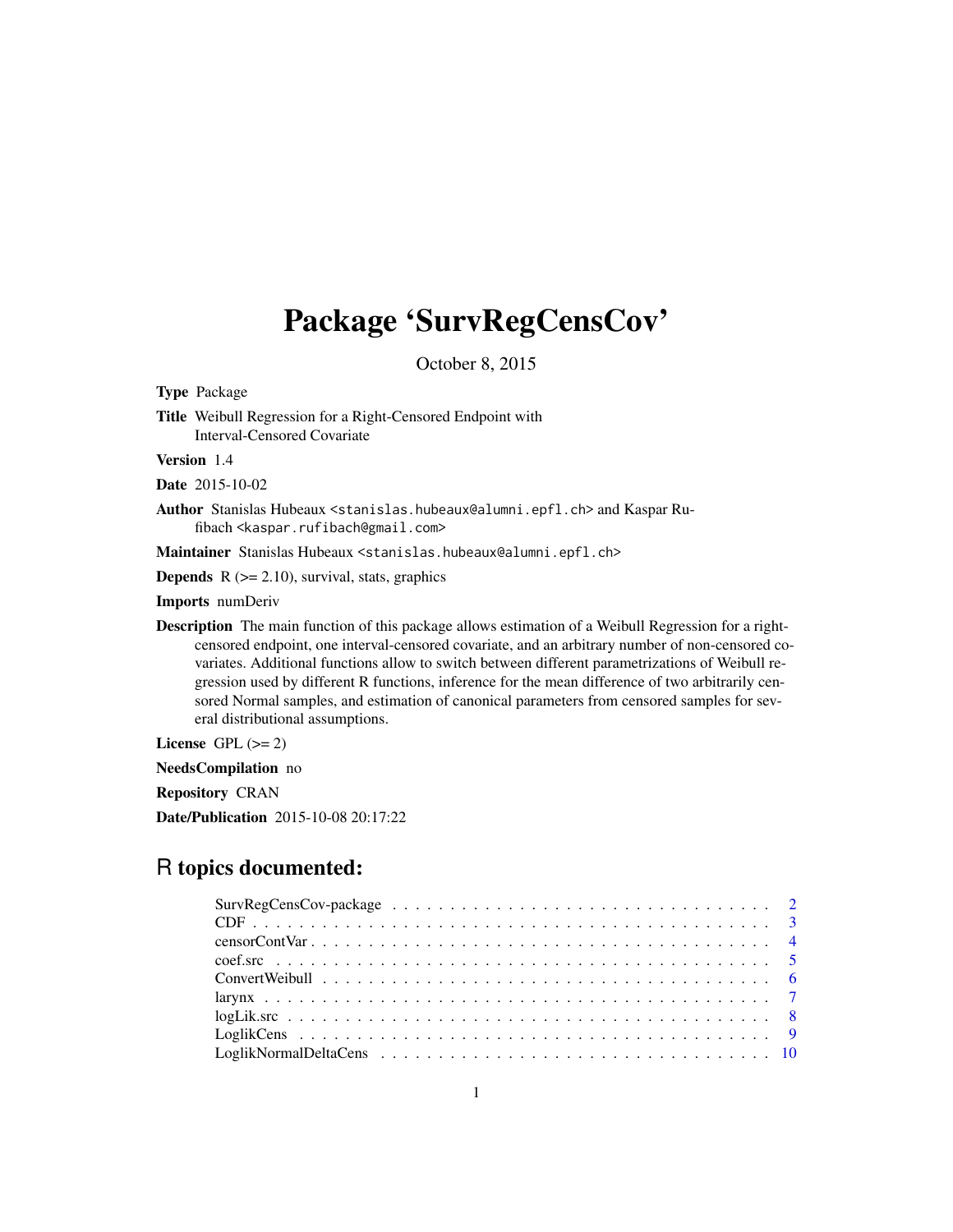<span id="page-1-0"></span>

| Index |  |
|-------|--|

SurvRegCensCov-package

*Weibull Regression for a Right-Censored Endpoint with Interval-Censored Covariates*

# Description

The main function [SurvRegCens](#page-16-1) of this package allows estimation of a Weibull Regression for a right-censored endpoint, one interval-censored covariate, and an arbitrary number of non-censored covariates. Additional functions allow to switch between different parametrizations of Weibull regression used by different R functions ([ConvertWeibull](#page-5-1), [WeibullReg](#page-23-1), [WeibullDiag](#page-21-1)), inference for the mean difference of two arbitrarily censored Normal samples ([NormalMeanDiffCens](#page-11-1)), and estimation of canonical parameters from censored samples for several distributional assumptions ([ParamSampleCens](#page-13-1)).

#### Details

| SurvRegCensCov |
|----------------|
| Package        |
| 1.4            |
| 2015-10-02     |
| $GPL (=2)$     |
|                |

#### Author(s)

Stanislas Hubeaux (maintainer), <stanislas.hubeaux@alumni.epfl.ch>

Kaspar Rufibach, <kaspar.rufibach@gmail.com> <http://www.kasparrufibach.ch>

We thank Sarah Haile for contributing the functions [ConvertWeibull](#page-5-1), [WeibullReg](#page-23-1), [WeibullDiag](#page-21-1) to the package.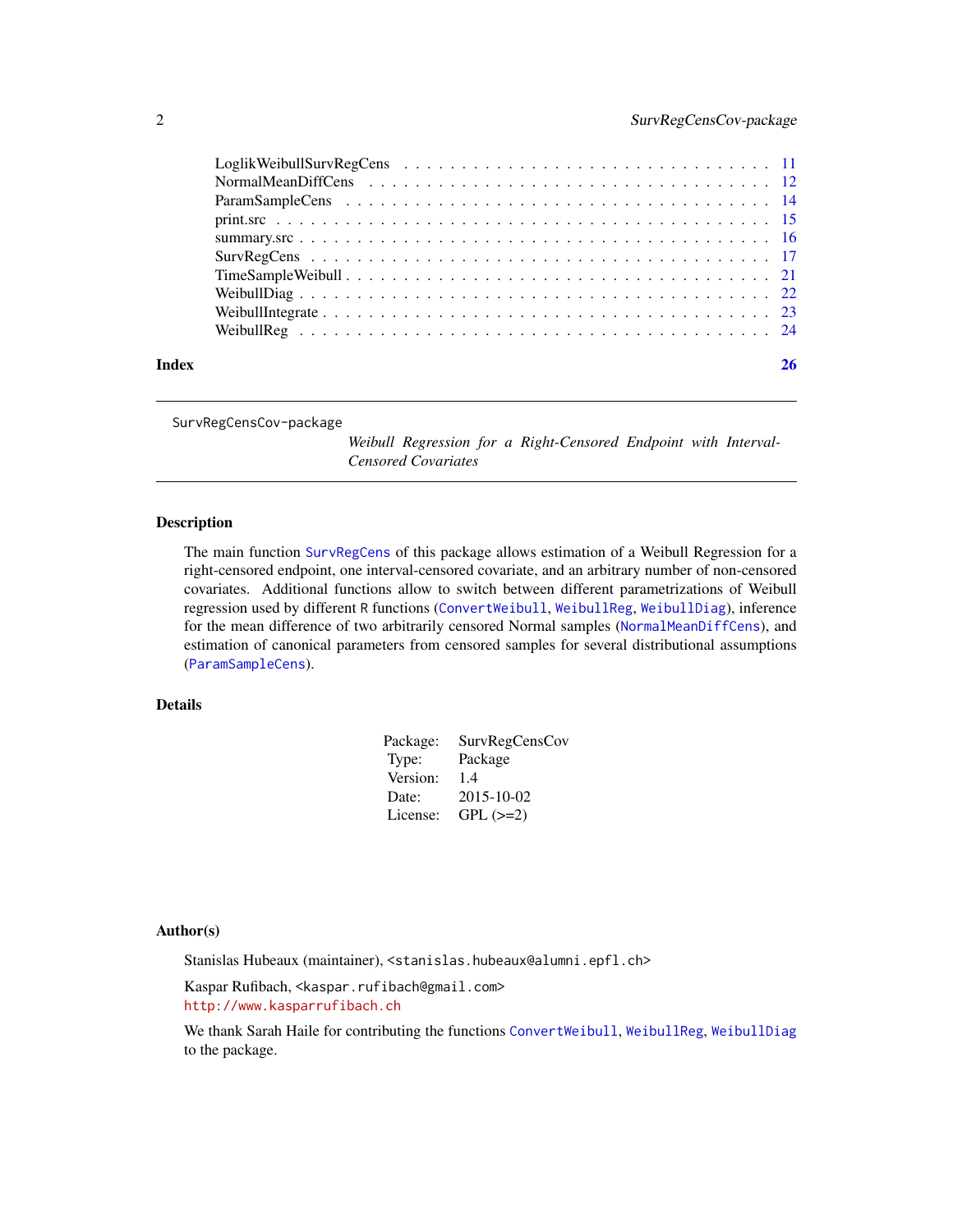#### References

Hubeaux, S. (2013). Estimation from left- and/or interval-censored samples. Technical report, Biostatistics Oncology, F. Hoffmann-La Roche Ltd.

Hubeaux, S. (2013). Parametric Surival Regression Model with left- and/or interval-censored covariate. Technical report, Biostatistics Oncology, F. Hoffmann-La Roche Ltd.

Hubeaux, S. and Rufibach, K. (2014). SurvRegCensCov: Weibull Regression for a Right-Censored Endpoint with a Censored Covariate. Preprint, <http://arxiv.org/abs/1402.0432>.

Lynn, H. S. (2001). Maximum likelihood inference for left-censored HIV RNA data. *Stat. Med.*, 20, 33–45.

Sattar, A., Sinha, S. K. and Morris, N. J. (2012). A Parametric Survival Model When a Covariate is Subject to Left-Censoring. *Biometrics & Biostatistics*, S3(2).

# Examples

# The main functions in this package are illustrated in their respective help files.

CDF *Cumulative distribution function*

#### Description

Evaluates the cumulative distribution function using the integral of its density function.

#### Usage

CDF(c, density)

# Arguments

| C       | Value at which the CDF is to be evaluated. |
|---------|--------------------------------------------|
| density | Density function.                          |

#### Note

Function not intended to be invoked by the user.

## Author(s)

Stanislas Hubeaux, <stanislas.hubeaux@alumni.epfl.ch>

Kaspar Rufibach, <kaspar.rufibach@gmail.com> <http://www.kasparrufibach.ch>

#### <span id="page-2-0"></span> $CDF$  3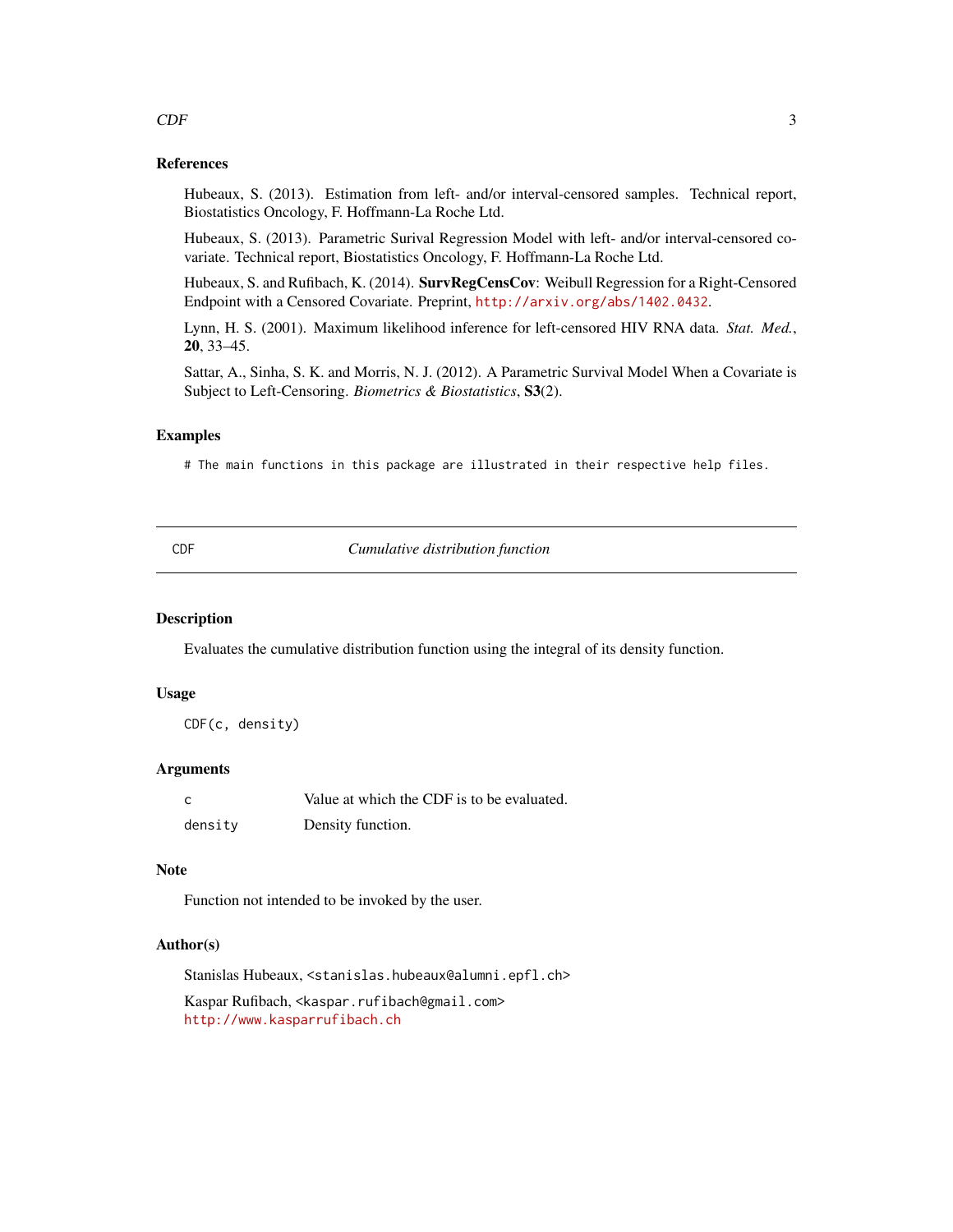<span id="page-3-0"></span>

Given a vector of realizations of a continuous random variable, interval-, left-, or right-censor these numbers at given boundaries. Useful when setting up simulations involving censored observations.

## Usage

censorContVar(x, LLOD = NA, ULOD = NA)

# Arguments

|      | Vector of random numbers.                                                        |
|------|----------------------------------------------------------------------------------|
| LLOD | Lower limit where x should be left-censored at. If no left-censoring, set to NA. |
| ULOD | Upper limit where x should be left-censored at. If no left-censoring, set to NA. |

# Value

A data.frame as specified by code = interval2 in [Surv](#page-0-0).

# Author(s)

Stanislas Hubeaux, <stanislas.hubeaux@alumni.epfl.ch>

Kaspar Rufibach, <kaspar.rufibach@gmail.com> <http://www.kasparrufibach.ch>

# Examples

```
## random vector
x < - rnorm(200)
## interval-censor this vector at -1 and 0.5
censorContVar(x, -1, 0.5)
```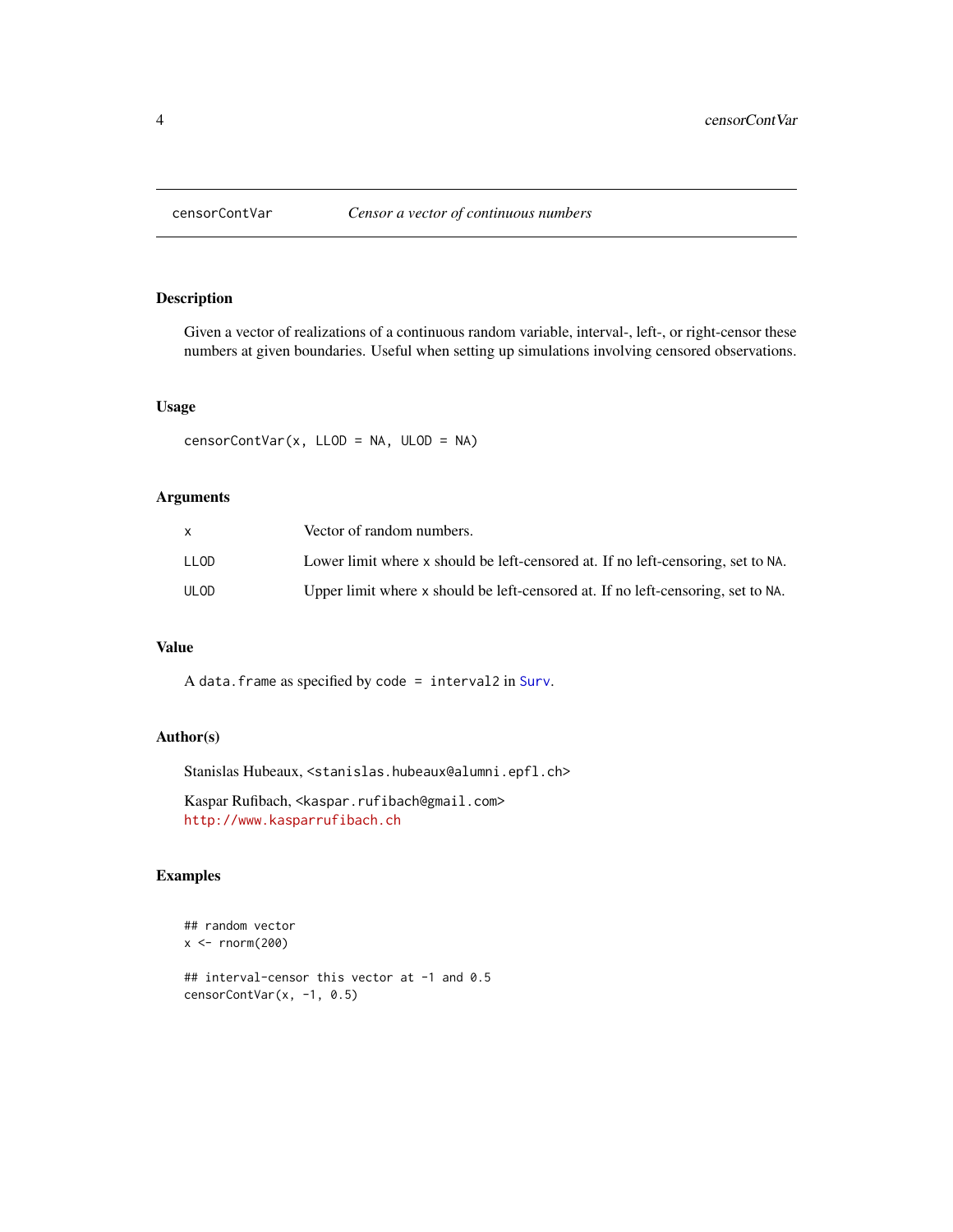<span id="page-4-1"></span><span id="page-4-0"></span>

coef method for class "src".

#### Usage

## S3 method for class 'src' coef(object, ...)

# Arguments

| object | An object of class "src", usually a result of a call to SurvRegCens. |
|--------|----------------------------------------------------------------------|
| .      | Further arguments.                                                   |

# Value

The function coef.src returns the estimated parameters of the Weibull regression when calling [SurvRegCens](#page-16-1).

#### Author(s)

Stanislas Hubeaux, <stanislas.hubeaux@alumni.epfl.ch>

Kaspar Rufibach, <kaspar.rufibach@gmail.com> <http://www.kasparrufibach.ch>

# References

Hubeaux, S. (2013). Parametric Surival Regression Model with left- and/or interval-censored covariate. Technical report, Biostatistics Oncology, F. Hoffmann-La Roche Ltd.

Hubeaux, S. and Rufibach, K. (2014). SurvRegCensCov: Weibull Regression for a Right-Censored Endpoint with a Censored Covariate. Preprint, <http://arxiv.org/abs/1402.0432>.

Sattar, A., Sinha, S. K. and Morris, N. J. (2012). A Parametric Survival Model When a Covariate is Subject to Left-Censoring. *Biometrics & Biostatistics*, S3(2).

# Examples

## See help file of function "SurvRegCens".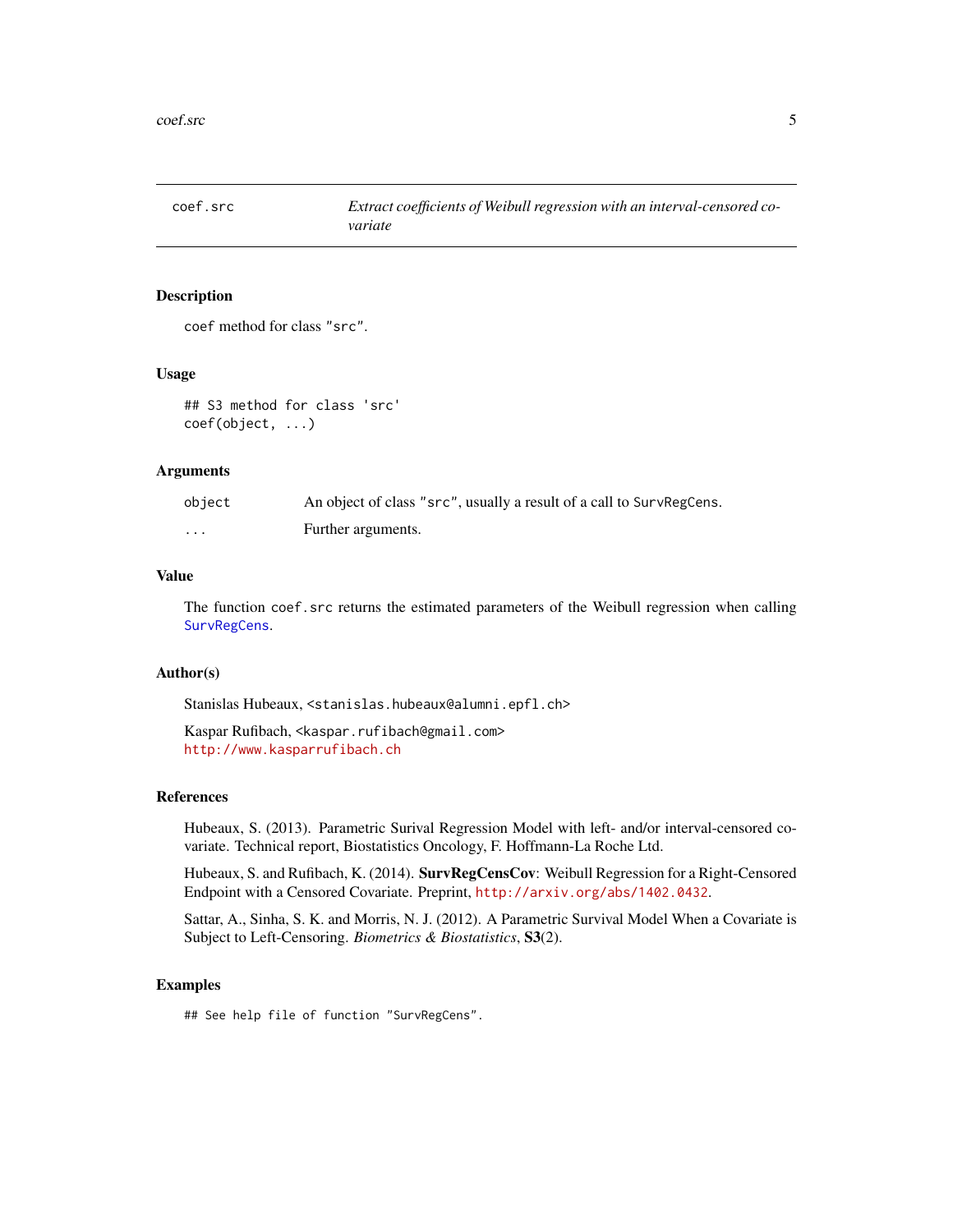<span id="page-5-1"></span><span id="page-5-0"></span>

Transforms output from [survreg](#page-0-0) using the Weibull distribution to a more natural parameterization. See details and the vignette for more information.

### Usage

```
ConvertWeibull(model, conf.level = 0.95)
```
#### Arguments

| model      | A survreg model, with dist $=$ "weibull".                                              |
|------------|----------------------------------------------------------------------------------------|
| conf.level | Confidence level used to produce two-sided $1 - \alpha/2$ confidence intervals for the |
|            | hazard and event time ratios.                                                          |

# Details

The [survreg](#page-0-0) function fits a Weibull accelerated failure time model of the form

$$
\log t = \mu + \alpha^T Z + \sigma W,
$$

where Z is a matrix of covariates, and W has the extreme value distribution,  $\mu$  is the intercept,  $\alpha$  is a vector of parameters for each of the covariates, and  $\sigma$  is the scale. The usual parameterization of the model, however, is defined by hazard function

$$
h(t|Z) = \gamma \lambda t^{\gamma - 1} \exp(\beta^T Z).
$$

The transformation is as follows:  $\gamma = 1/\sigma$ ,  $\lambda = \exp(-\mu/\sigma)$ , and  $\beta = -\alpha/\sigma$ , and estimates of the standard errors can be found using the delta method.

The Weibull distribution has the advantage of having two separate interpretations. The first, via proportional hazards, leads to a hazard ratio, defined by  $\exp \beta$ . The second, of accelerated failure times, leads to an event time ratio (also known as an acceleration factor), defined by  $\exp(-\beta/\gamma)$ .

Further details regarding the transformations of the parameters and their standard errors can be found in Klein and Moeschberger (2003, Chapter 12). An explanation of event time ratios for the accelerated failure time interpretation of the model can be found in Carroll (2003). A general overview can be found in the vignette("weibull") of this package.

### Value

| vars      | A matrix containing the values of the transformed parameters and their standard                                   |
|-----------|-------------------------------------------------------------------------------------------------------------------|
|           | errors                                                                                                            |
| <b>HR</b> | A matrix containing the hazard ratios for the covariates, and $1$ -conf. level/2<br>confidence intervals.         |
| ETR       | A matrix containing the event time ratios for the covariates, and $1$ – conf. level $/2$<br>confidence intervals. |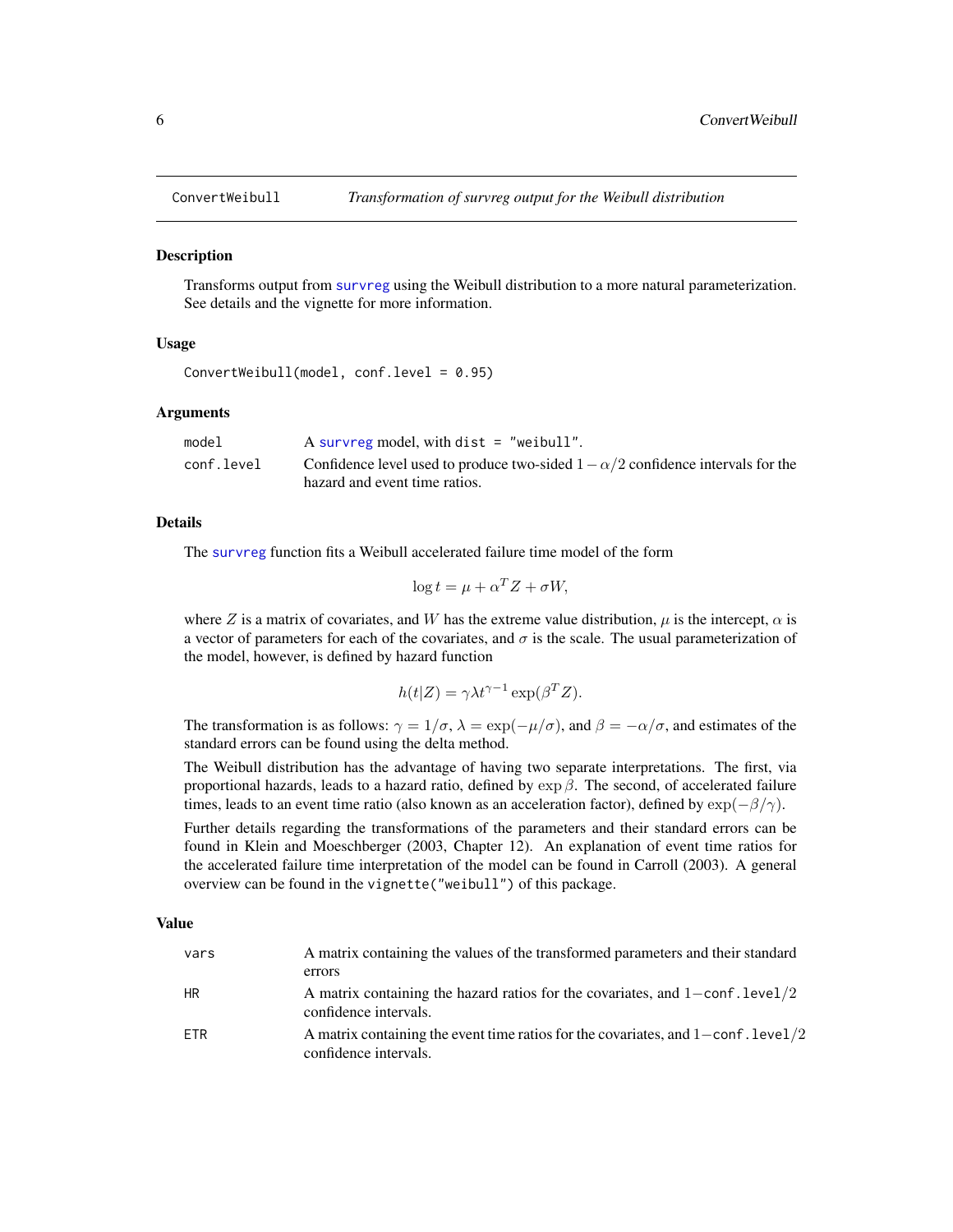#### <span id="page-6-0"></span>larynx 7

# Author(s)

Sarah R. Haile, <sarah.haile@gmail.com>

#### References

Carroll, K. (2003). On the use and utility of the Weibull model in the analysis of survival data. *Controlled Clinical Trials*, 24, 682–701.

Klein, J. and Moeschberger, M. (2003). *Survival analysis: techniques for censored and truncated data*. 2nd edition, Springer.

# See Also

This function is used by [WeibullReg](#page-23-1).

#### Examples

```
data(larynx)
ConvertWeibull(survreg(Surv(time, death) ~ stage + age, larynx), conf.level = 0.95)
```
larynx *Survival Times of Larynx Cancer Patients*

#### Description

A study of 90 males with laryngeal cancer was performed, comparing survival times. Each patient's age, year of diagnosis, and disease stage was noted, see Kardaun (1983) and Klein and Moeschberger (2003).

#### Usage

data(larynx)

#### Format

A data frame with 90 observations on the following 5 variables.

stage Disease stage (1-4) from TNM cancer staging classification.

time Time from first treatment until death, or end of study.

age Age at diagnosis.

year Year of diagnosis.

death Indicator of death [1, if patient died at time t; 0, otherwise].

#### Source

[http://www.mcw.edu/FileLibrary/Groups/Biostatistics/Publicfiles/DataFromSection/](http://www.mcw.edu/FileLibrary/Groups/Biostatistics/Publicfiles/DataFromSection/DataFromSectionTXT/Data_from_section_1.8.txt) [DataFromSectionTXT/Data\\_from\\_section\\_1.8.txt](http://www.mcw.edu/FileLibrary/Groups/Biostatistics/Publicfiles/DataFromSection/DataFromSectionTXT/Data_from_section_1.8.txt)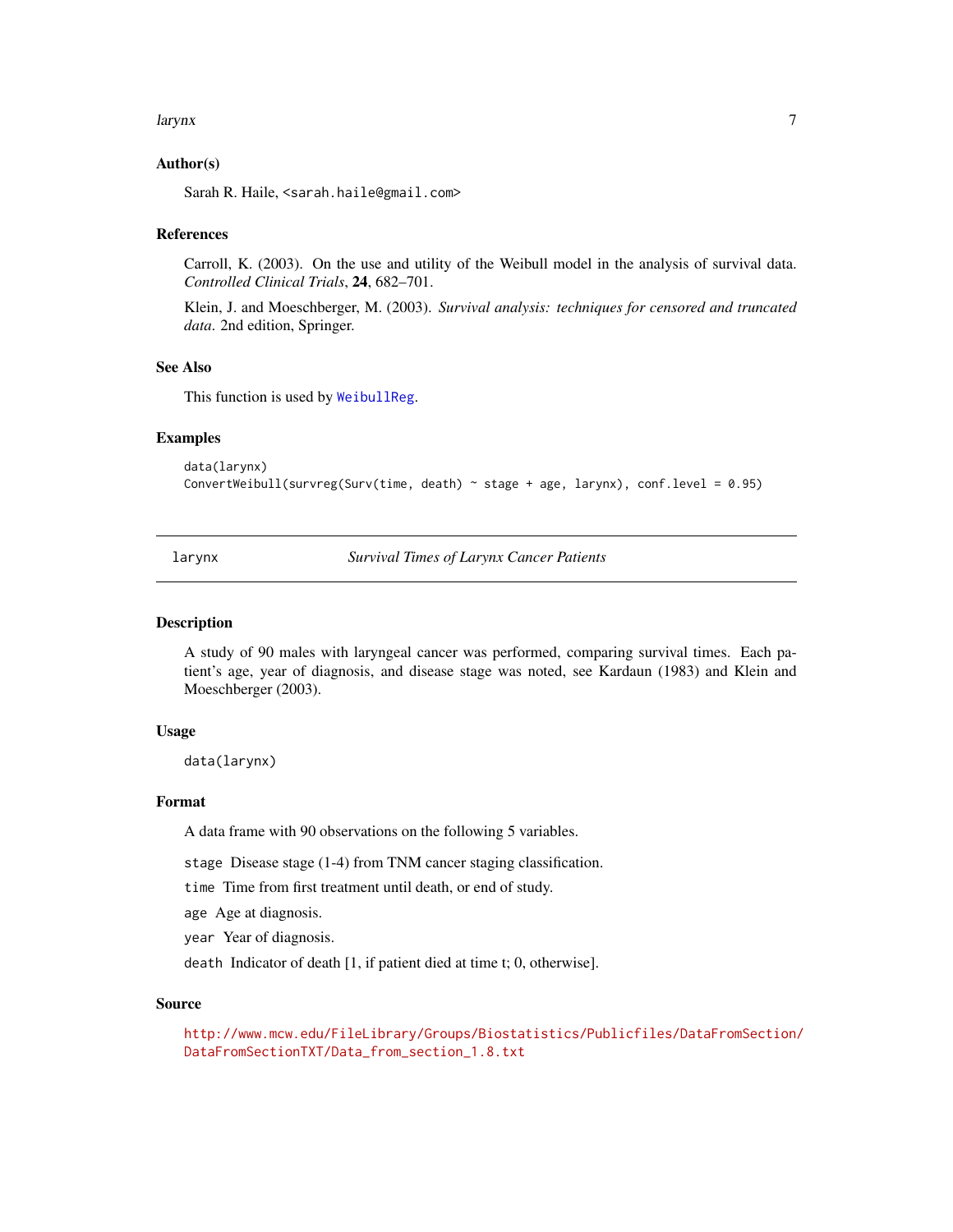# <span id="page-7-0"></span>References

Kardaun, O. (1983). Statistical survival analysis of male larynx-cancer patients-a case study. *Statistica Neerlandica*, 37, 103–125.

Klein, J. and Moeschberger, M. (2003). *Survival analysis: techniques for censored and truncated data*. 2nd edition, Springer.

#### Examples

```
library(survival)
data(larynx)
Surv(larynx$time, larynx$death)
```
<span id="page-7-1"></span>

| logLik.src | Extract value of log-likelihood at maximum for Weibull regression with |
|------------|------------------------------------------------------------------------|
|            | an interval-censored covariate                                         |

# Description

logLik method for class "src".

## Usage

```
## S3 method for class 'src'
logLik(object, ...)
```
# Arguments

| object | An object of class "src", usually a result of a call to SurvRegCens. |
|--------|----------------------------------------------------------------------|
| .      | Further arguments.                                                   |

#### Value

The function logLik.src returns the value of the log-likelihood at the maximum likelihood estimate, as well as the corresponding degrees of freedom.

# Author(s)

Stanislas Hubeaux, <stanislas.hubeaux@alumni.epfl.ch>

Kaspar Rufibach, <kaspar.rufibach@gmail.com> <http://www.kasparrufibach.ch>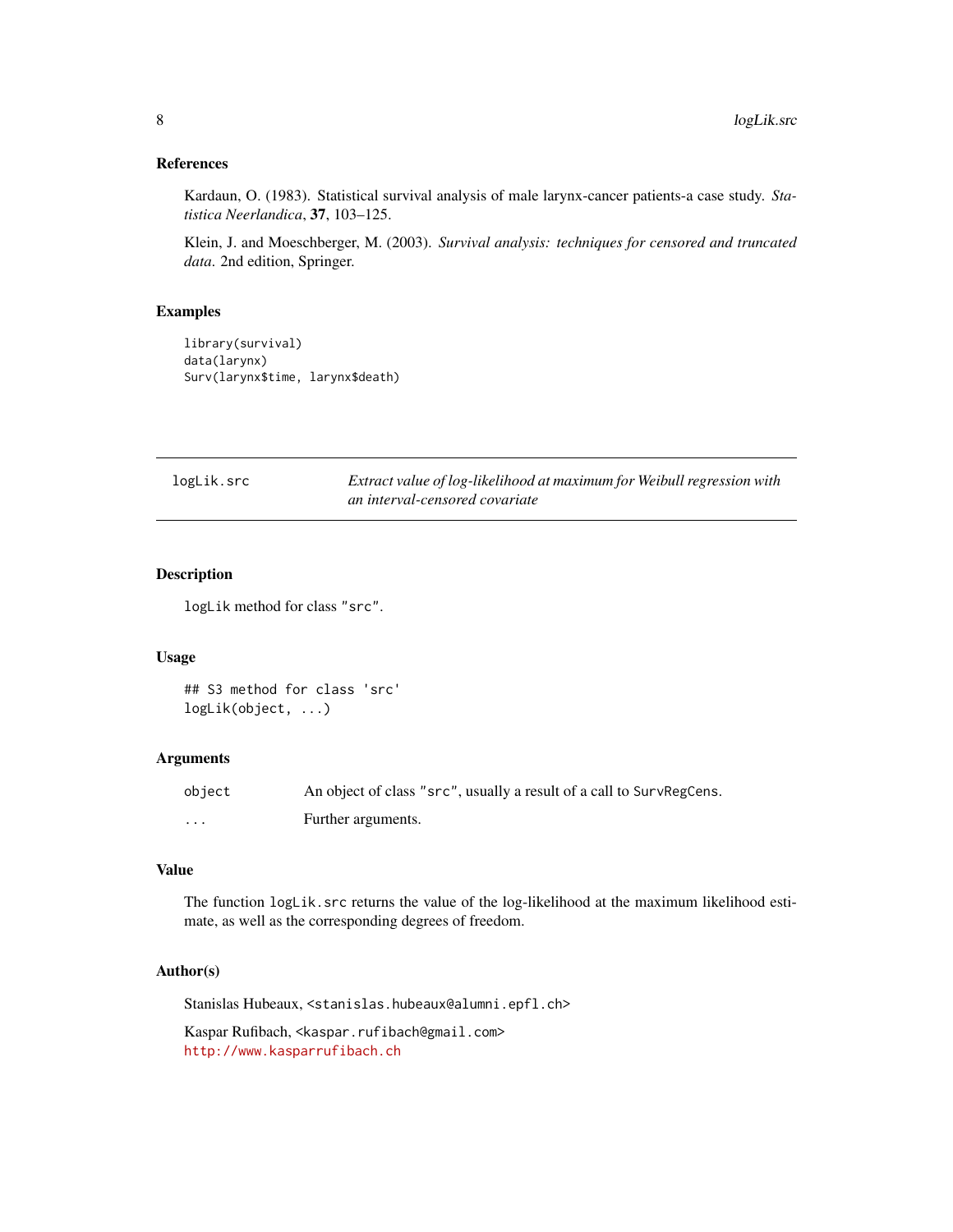# <span id="page-8-0"></span>LoglikCens 9

# References

Hubeaux, S. (2013). Parametric Surival Regression Model with left- and/or interval-censored covariate. Technical report, Biostatistics Oncology, F. Hoffmann-La Roche Ltd.

Hubeaux, S. and Rufibach, K. (2014). SurvRegCensCov: Weibull Regression for a Right-Censored Endpoint with a Censored Covariate. Preprint, <http://arxiv.org/abs/1402.0432>.

Sattar, A., Sinha, S. K. and Morris, N. J. (2012). A Parametric Survival Model When a Covariate is Subject to Left-Censoring. *Biometrics & Biostatistics*, S3(2).

#### Examples

## See help file of function "SurvRegCens".

| LoglikCens | Log-likelihood functions for estimation of canonical parameters from |
|------------|----------------------------------------------------------------------|
|            | a censored sample                                                    |

### Description

Computes the log-likelihood function for a censored sample, according to a specified distributional assumptions. Available distributions are Normal, Weibull, Logistic, and Gamma.

#### Usage

```
LoglikNormalCens(x, data, lowerbound, vdelta)
LoglikWeibullCens(x, data, lowerbound, vdelta)
LoglikLogisticCens(x, data, lowerbound, vdelta)
LoglikGammaCens(x, data, lowerbound, vdelta)
```
#### Arguments

| X          | Two-dimensional vector giving the canonical parameters of the distribution.                                               |
|------------|---------------------------------------------------------------------------------------------------------------------------|
| data       | Observed or censored event times.                                                                                         |
| lowerbound | A vector that collect lower bounds for the interval-censored observations. If no<br>lower bound is available then put NA. |
| vdelta     | A vector which indicates censoring (0: censored, 1: not censored).                                                        |

#### Note

Function not intended to be invoked by the user.

### Author(s)

Stanislas Hubeaux, <stanislas.hubeaux@alumni.epfl.ch> Kaspar Rufibach, <kaspar.rufibach@gmail.com>

<http://www.kasparrufibach.ch>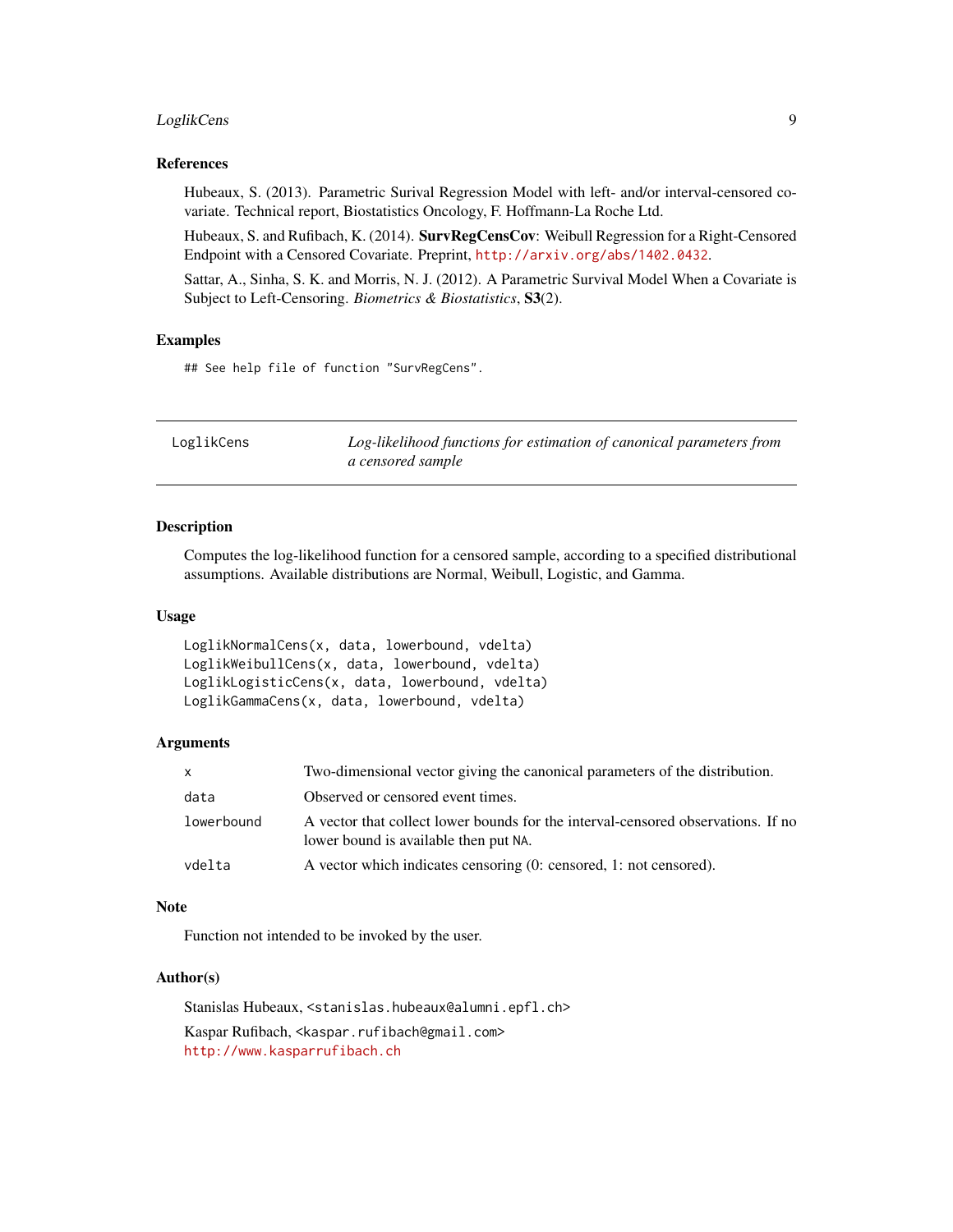# <span id="page-9-0"></span>References

Hubeaux, S. (2013). Estimation from left- and/or interval-censored samples. Technical report, Biostatistics Oncology, F. Hoffmann-La Roche Ltd.

Lynn, H. S. (2001). Maximum likelihood inference for left-censored HIV RNA data. *Stat. Med.*, 20, 33–45.

LoglikNormalDeltaCens *Log likelihood function to compute mean difference between two normally distributed censored samples.*

### Description

Reparametrization of the log likelihood function for a normally distributed censored sample such that the mean difference is a parameter of the function, thus allowing to be made inference on. The mean difference is computed as sample 1 - sample 2.

# Usage

```
LoglikNormalDeltaCens(x, data1, lowerbound1, vdelta1, data2,
                      lowerbound2, vdelta2)
```
# Arguments

| $\mathsf{x}$ | A vector of four components where the first component corresponds to the mean<br>of the normal distribution of the first sample, the second component corresponds<br>to mean difference between the two samples: sample 1 - sample 2, the third<br>component corresponds to the standard deviation of the normal distribution of<br>the first sample, and the fourth component corresponds to the standard deviation<br>of the normal distribution of the second sample. |
|--------------|--------------------------------------------------------------------------------------------------------------------------------------------------------------------------------------------------------------------------------------------------------------------------------------------------------------------------------------------------------------------------------------------------------------------------------------------------------------------------|
| data1        | A vector of data corresponding to the first sample.                                                                                                                                                                                                                                                                                                                                                                                                                      |
| lowerbound1  | A vector which corresponds to the lower bounds for the interval-censored ob-<br>servations of the vector of data corresponding to the first sample. If no lower<br>bound is available then put NA.                                                                                                                                                                                                                                                                       |
| vdelta1      | A vector which indicates for censoring for the first sample (0: censored, 1: not<br>censored).                                                                                                                                                                                                                                                                                                                                                                           |
| data2        | A vector of data corresponding to the second sample.                                                                                                                                                                                                                                                                                                                                                                                                                     |
| lowerbound2  | A vector which corresponds to the lower bounds for the interval-censored ob-<br>servations of the vector of data corresponding to the second sample. If no lower<br>bound is available then put NA.                                                                                                                                                                                                                                                                      |
| vdelta2      | A vector which indicates for censoring for the second sample (0: censored, 1:<br>not censored).                                                                                                                                                                                                                                                                                                                                                                          |

### Note

Function not intended to be invoked by the user.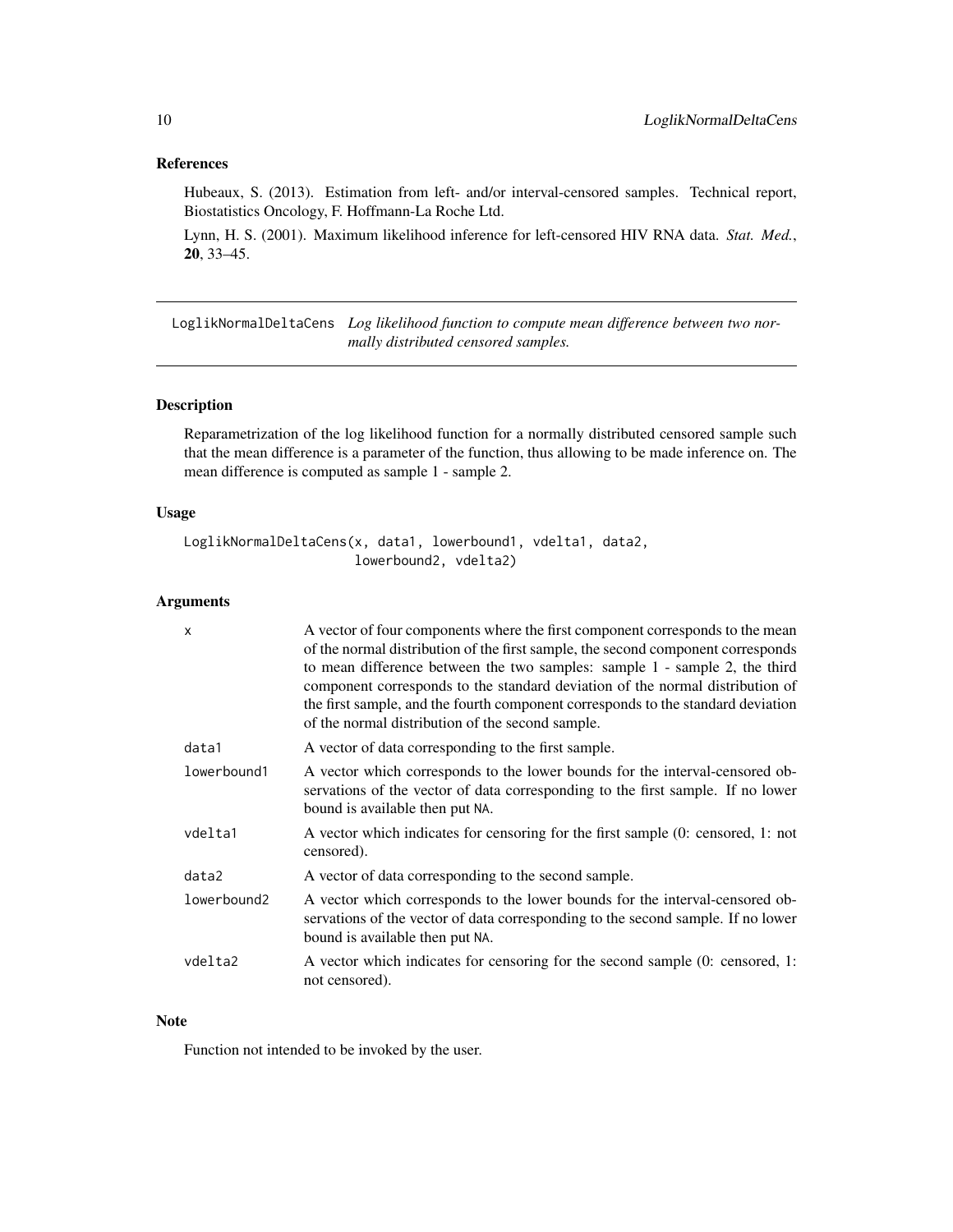#### <span id="page-10-0"></span>Author(s)

Stanislas Hubeaux, <stanislas.hubeaux@alumni.epfl.ch>

Kaspar Rufibach, <kaspar.rufibach@gmail.com> <http://www.kasparrufibach.ch>

#### References

Hubeaux, S. (2013). Estimation from left- and/or interval-censored samples. Technical report, Biostatistics Oncology, F. Hoffmann-La Roche Ltd.

Lynn, H. S. (2001). Maximum likelihood inference for left-censored HIV RNA data. *Stat. Med.*, 20, 33–45.

LoglikWeibullSurvRegCens

*Log-likelihood function of a Weibull Survival Regression Model allowing for an interval-censored covariate.*

#### Description

Computes the log-likelihood function of a Weibull Survival Regression Model allowing for an interval-censored covariate.

# Usage

```
LoglikWeibullSurvRegCens(x, data_y, data_delta_loglik, data_cov_noncens = NULL,
                         data_cov_cens, density, data_r_loglik, data_lowerbound,
                          intlimit = 10^{\wedge} -10)
```
# Arguments

| x                 | Vector of parameters, ordered as follows: Scale parameter, Shape parameter,<br>regression parameters (i.e. $\beta$ ) linked to the non-censored covariates, regression<br>parameter (i.e. $\beta$ ) linked to the censored covariate. |  |
|-------------------|---------------------------------------------------------------------------------------------------------------------------------------------------------------------------------------------------------------------------------------|--|
| $data_v$          | Time-to-event vector.                                                                                                                                                                                                                 |  |
| data_delta_loglik |                                                                                                                                                                                                                                       |  |
|                   | Censored indicator vector of the time-to-event (0: censored, 1: not censored).                                                                                                                                                        |  |
| data_cov_noncens  |                                                                                                                                                                                                                                       |  |
|                   | Matrix where each column represents a non-censored covariate.                                                                                                                                                                         |  |
| data_cov_cens     | Censored covariate vector.                                                                                                                                                                                                            |  |
| density           | Density function of the censored covariate.                                                                                                                                                                                           |  |
| data_r_loglik     | Censored indicator vector of the censored covariate (0: censored, 1: not cen-<br>sored).                                                                                                                                              |  |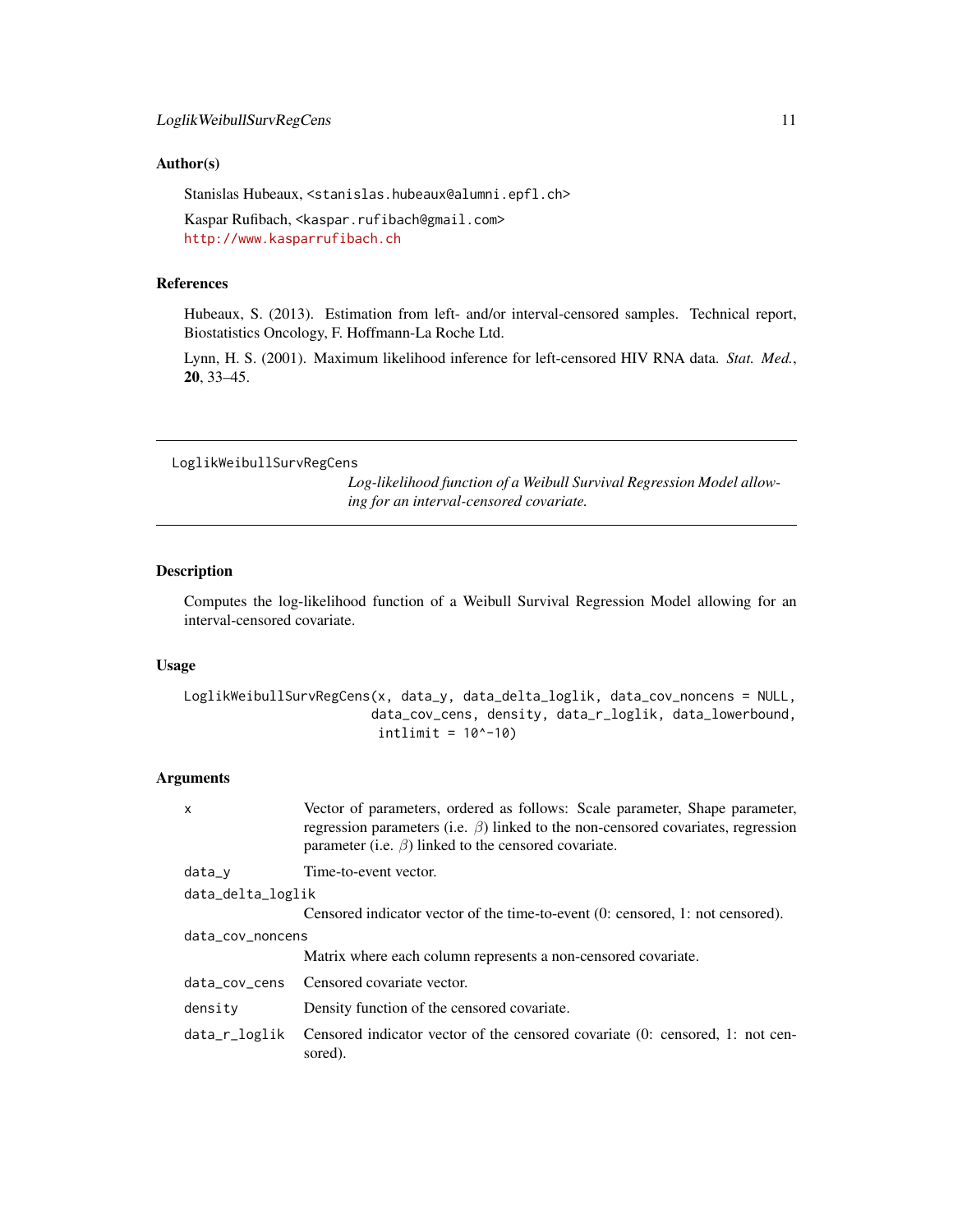<span id="page-11-0"></span>

| data_lowerbound |                                                                                                                                                                                                                                                                                                                                                                                                                                                                                                            |
|-----------------|------------------------------------------------------------------------------------------------------------------------------------------------------------------------------------------------------------------------------------------------------------------------------------------------------------------------------------------------------------------------------------------------------------------------------------------------------------------------------------------------------------|
|                 | A vector which corresponds to the lower bounds for the interval-censored ob-<br>servations of the censored covariate. If no lower bound is available then put<br>NA.                                                                                                                                                                                                                                                                                                                                       |
| intlimit        | In computation of integrals, values of the function to be integrated below intlimit<br>are set to 0. This makes integration results more accurate and speeds up inte-<br>gration. If the data is such that the absolute values of the underlying baseline<br>Weibull density are very small, i.e. in the range of intlimit, it is advisable to<br>rescale the time variable, e.g. change the scaling from days to years. A very<br>small value of the estimated $\lambda$ is indicative of that situation. |

### Note

Function not intended to be invoked by the user.

# Author(s)

Stanislas Hubeaux, <stanislas.hubeaux@alumni.epfl.ch>

Kaspar Rufibach, <kaspar.rufibach@gmail.com> <http://www.kasparrufibach.ch>

# References

Hubeaux, S. (2013). Parametric Surival Regression Model with left- and/or interval-censored covariate. Technical report, Biostatistics Oncology, F. Hoffmann-La Roche Ltd.

Sattar, A., Sinha, S. K. and Morris, N. J. (2012). A Parametric Survival Model When a Covariate is Subject to Left-Censoring. *Biometrics & Biostatistics*, S3(2).

<span id="page-11-1"></span>NormalMeanDiffCens *Maximum Likelihood Estimator for the mean difference between two censored normally distributed samples*

# Description

Computes estimates of the parameters of two censored Normal samples, as well as the mean difference between the two samples.

# Usage

```
NormalMeanDiffCens(censdata1, censdata2, conf.level = 0.95,
    null.values = c(0, 0, 1, 1))
```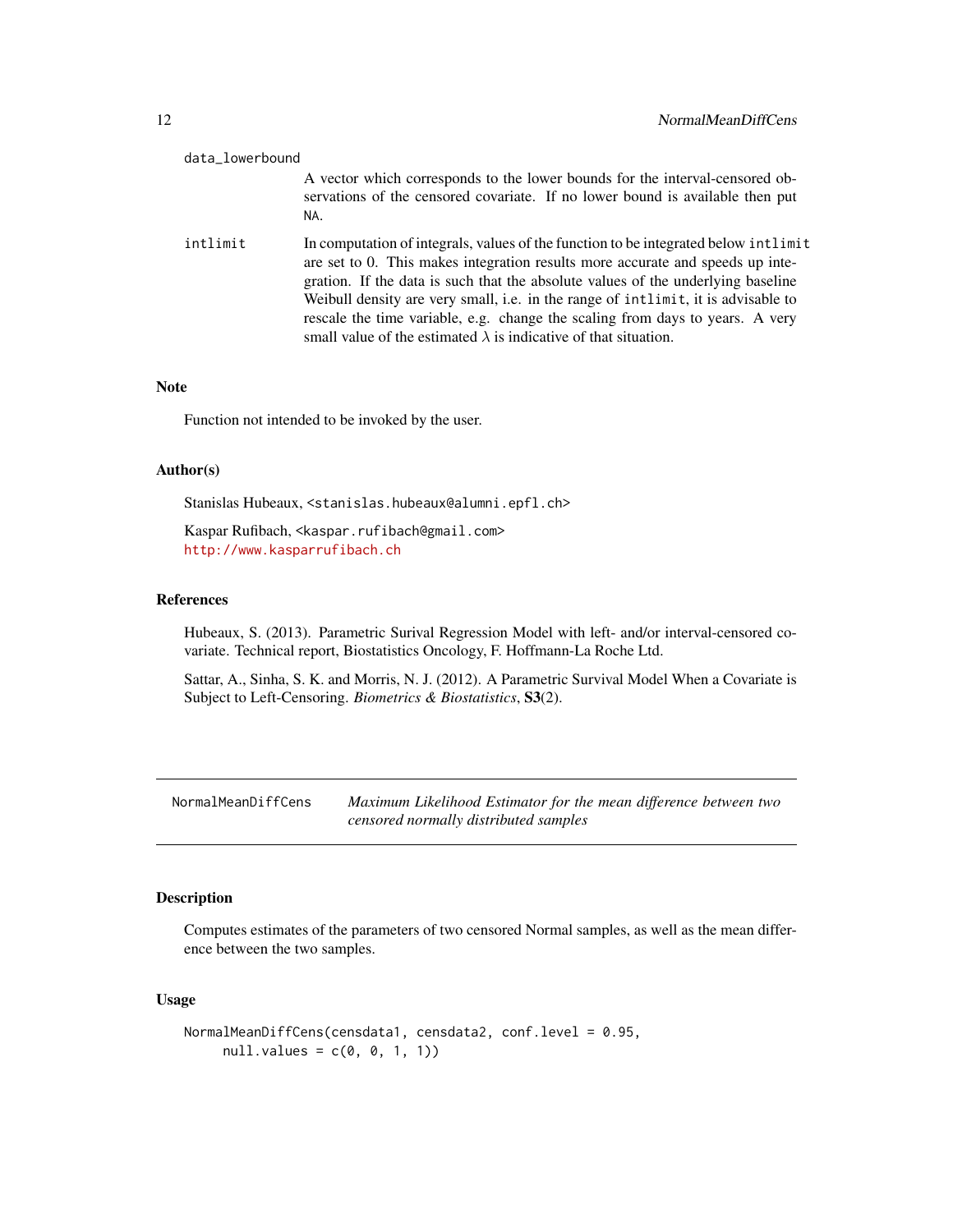#### <span id="page-12-0"></span>Arguments

| censdata1   | Observations of first sample, format as specified by code = interval 2 in Surv.                                                             |
|-------------|---------------------------------------------------------------------------------------------------------------------------------------------|
| censdata2   | Observations of second sample, as specified by code = interval 2 in Surv.                                                                   |
| conf.level  | Confidence level for confidence intervals.                                                                                                  |
| null.values | Fixed values for hypothesis tests. Four-dimensional vector specifying the hy-<br>pothesis for $\mu_1$ , $\mu_2$ , $\sigma_1$ , $\sigma_2$ . |

# Value

A table with estimators and inference for the means and standard deviations of both samples, as well as the difference ∆ between the mean of the first and second sample. Hypothesis tests are for the values in null.values and for the null hypothesis of no mean difference.

#### Author(s)

Stanislas Hubeaux, <stanislas.hubeaux@alumni.epfl.ch>

Kaspar Rufibach, <kaspar.rufibach@gmail.com> <http://www.kasparrufibach.ch>

# References

Hubeaux, S. (2013). Estimation from left- and/or interval-censored samples. Technical report, Biostatistics Oncology, F. Hoffmann-La Roche Ltd.

Lynn, H. S. (2001). Maximum likelihood inference for left-censored HIV RNA data. *Stat. Med.*, 20, 33–45.

#### Examples

```
## example with interval-censored Normal samples
n < -500prop.cens <-0.35mu < -c(0, 2)sigma \leq c(1, 1)set.seed(2013)
## Sample 1:
LOD1 \leq qnorm(prop.cens, mean = mu[1], sd = sigma[1])
x1 \le - rnorm(n, mean = mu[1], sd = sigma[1])
s1 <- censorContVar(x1, LLOD = LOD1)
## Sample 2:
LOD2 \leq qnorm(0.35, mean = mu[2], sd = sigma[2])
x2 \le rnorm(n, mean = mu[2], sd = sigma[2])
s2 <- censorContVar(x2, LLOD = LOD2)
## inference on distribution parameters and mean difference:
```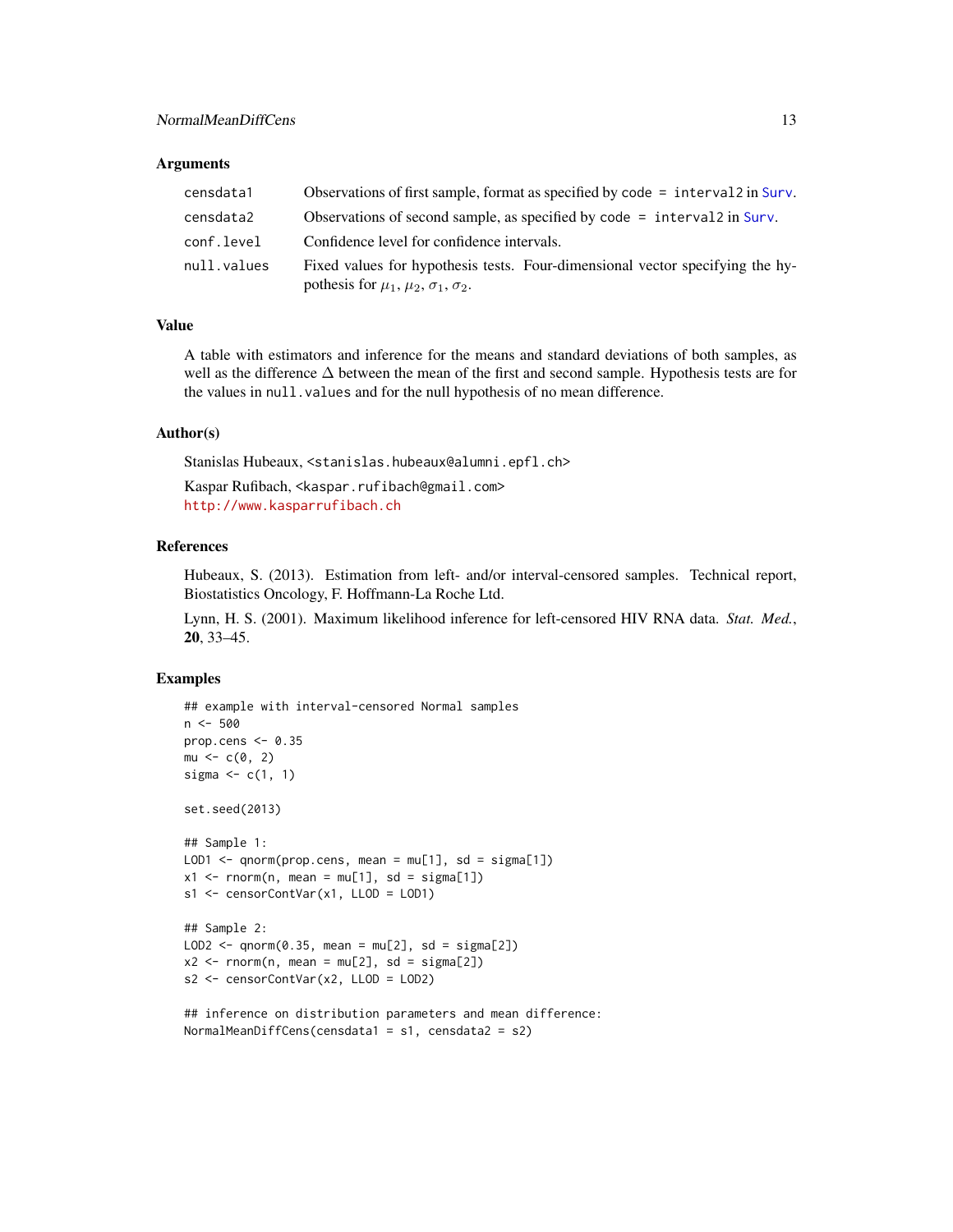<span id="page-13-1"></span><span id="page-13-0"></span>

Computes maximum likelihood estimators of the canonical parameters for several distributions, based on a censored sample.

#### Usage

```
ParamSampleCens(censdata, dist = c("normal", "logistic", "gamma", "weibull")[1],
     null.values = c(0, 1), conf.level = 0.95, initial = NULL)
```
# Arguments

| censdata    | Dataframe that contains censored data, format as specified by code = interval?<br>in Surv. |
|-------------|--------------------------------------------------------------------------------------------|
| dist        | Assumed distribution of the sample.                                                        |
| null.values | Fixed values for hypothesis tests.                                                         |
| conf.level  | Confidence level of confidence intervals.                                                  |
| initial     | Initial values for the maximization.                                                       |

# Value

| coeff                | Estimators, standard errors, confidence intervals, and 2-sided $p$ -values for the<br>null hypothesis as given in null values. All this inference is based on max-<br>imum likelihood theory, i.e. standard errors are computed using the inverse<br>expected Hessian at the maximum likelihood estimator. |
|----------------------|------------------------------------------------------------------------------------------------------------------------------------------------------------------------------------------------------------------------------------------------------------------------------------------------------------|
| percent.cens         | Percentage of censored observations.                                                                                                                                                                                                                                                                       |
| loglik               | Log likelihood function value at the estimator.                                                                                                                                                                                                                                                            |
| info.converg         | Convergence information provided by the function optim.                                                                                                                                                                                                                                                    |
| info.converg.message |                                                                                                                                                                                                                                                                                                            |
|                      |                                                                                                                                                                                                                                                                                                            |

Message provided by the function optim.

# Note

Functions with similar functionality are provided in the package fitdistrplus.

#### Author(s)

Stanislas Hubeaux, <stanislas.hubeaux@alumni.epfl.ch> Kaspar Rufibach, <kaspar.rufibach@gmail.com>

<http://www.kasparrufibach.ch>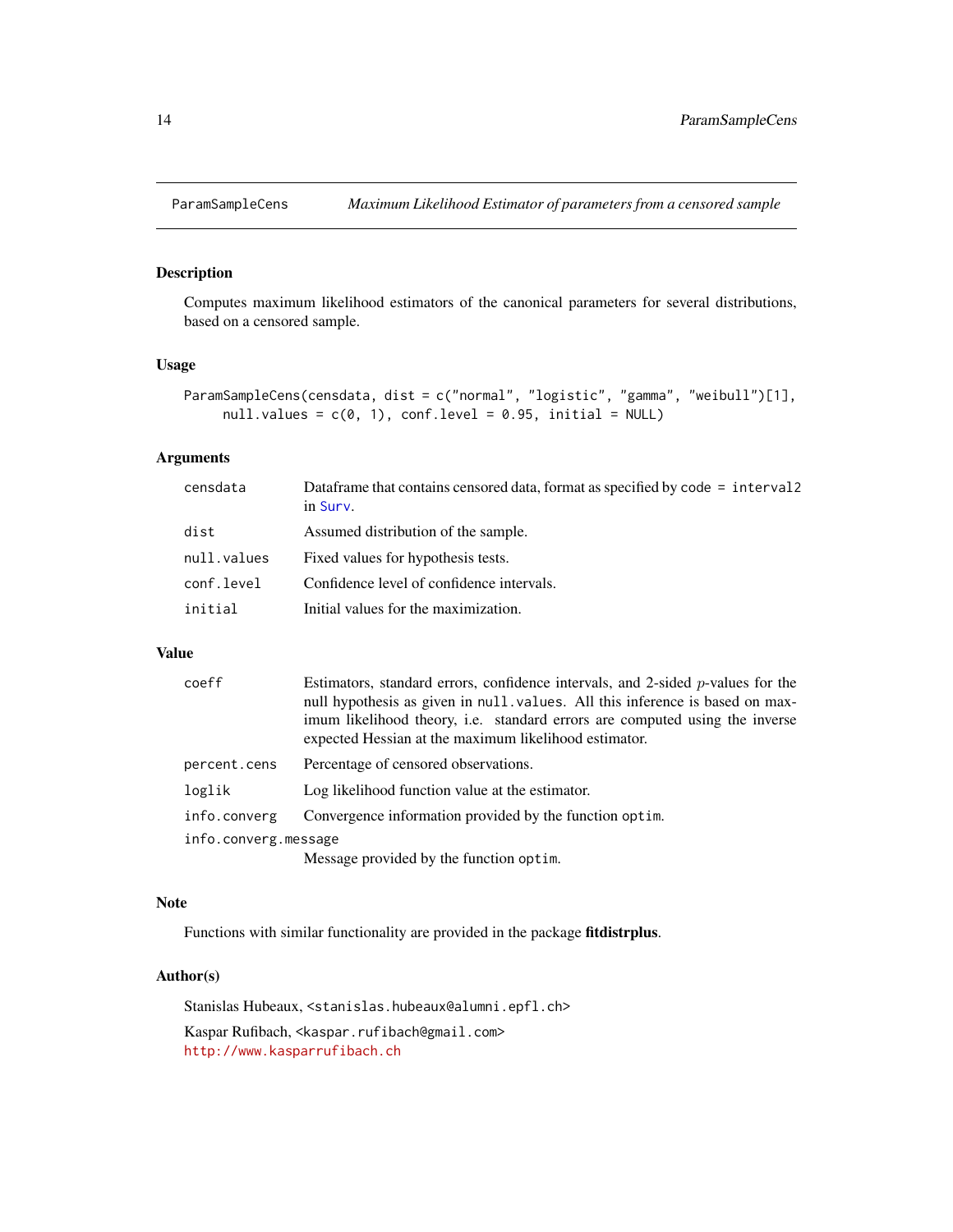#### <span id="page-14-0"></span>print.src 15

#### References

Hubeaux, S. (2013). Estimation from left- and/or interval-censored samples. Technical report, Biostatistics Oncology, F. Hoffmann-La Roche Ltd.

Lynn, H. S. (2001). Maximum likelihood inference for left-censored HIV RNA data. *Stat. Med.*, 20, 33–45.

# Examples

```
n < -500prop.cens <- 0.35
```

```
## example with a left-censored Normally distributed sample
set.seed(2013)
mu < -3.5sigma <-1LOD \leq - qnorm(prop.cens, mean = mu, sd = sigma)
x1 \leq -rnorm(n, mean = mu, sd = sigma)s1 <- censorContVar(x1, LLOD = LOD)
ParamSampleCens(censdata = s1)
```

```
## example with an interval-censored Normal sample
set.seed(2013)
x2 \leq -rnorm(n, mean = mu, sd = sigma)LOD \leq qnorm(prop.cens / 2, mean = mu, sd = sigma)
UOD \leq qnorm(1 - prop.cens / 2, mean = mu, sd = sigma)
s2 \le censorContVar(x2, LLOD = LOD, ULOD = UOD)
ParamSampleCens(censdata = s2)
```

```
## Not run:
## compare to fitdistrplus
library(fitdistrplus)
s2 <- as.data.frame(s2)
colnames(s2) <- c("left", "right")
summary(fitdistcens(censdata = s2, distr = "norm"))
```
## End(Not run)

<span id="page-14-1"></span>print.src *Print result of Weibull regression with an interval-censored covariate*

#### Description

print method for class "src".

#### Usage

```
## S3 method for class 'src'
print(x, \ldots)
```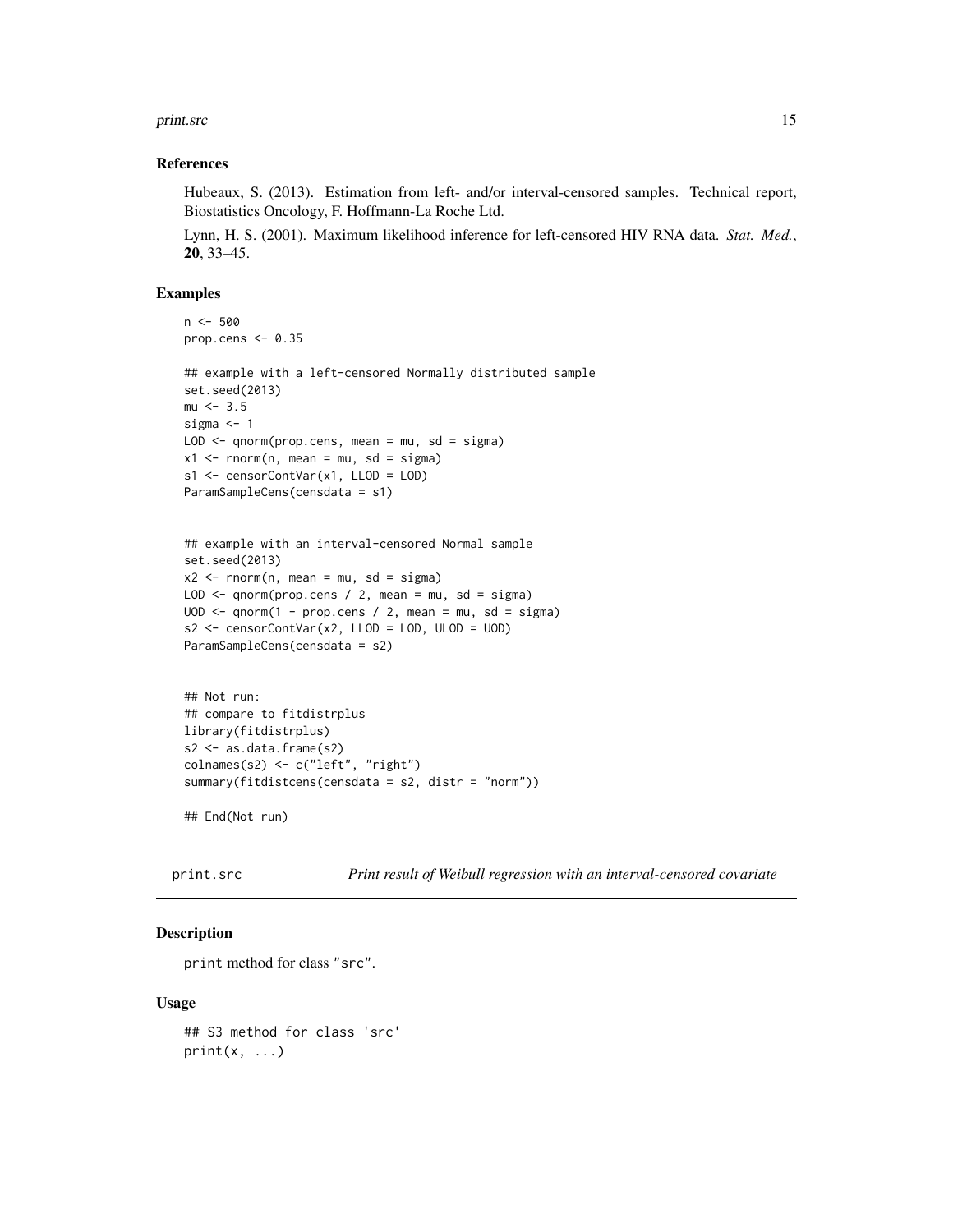<span id="page-15-0"></span>16 summary.src

#### Arguments

|   | An object of class "src", usually a result of a call to SurvRegCens. |
|---|----------------------------------------------------------------------|
| . | Further arguments.                                                   |

### Value

The function print.src returns the estimated parameters of the Weibull regression, incl. AIC, when calling [SurvRegCens](#page-16-1).

#### Author(s)

Stanislas Hubeaux, <stanislas.hubeaux@alumni.epfl.ch>

Kaspar Rufibach, <kaspar.rufibach@gmail.com> <http://www.kasparrufibach.ch>

#### References

Hubeaux, S. (2013). Parametric Surival Regression Model with left- and/or interval-censored covariate. Technical report, Biostatistics Oncology, F. Hoffmann-La Roche Ltd.

Hubeaux, S. and Rufibach, K. (2014). **SurvRegCensCov**: Weibull Regression for a Right-Censored Endpoint with a Censored Covariate. Preprint, <http://arxiv.org/abs/1402.0432>.

Sattar, A., Sinha, S. K. and Morris, N. J. (2012). A Parametric Survival Model When a Covariate is Subject to Left-Censoring. *Biometrics & Biostatistics*, S3(2).

### Examples

## See help file of function "SurvRegCens".

<span id="page-15-1"></span>summary.src *Summarizing Weibull regression with an interval-censored covariate*

# **Description**

```
summary method for class "src".
```
#### Usage

```
## S3 method for class 'src'
summary(object, ...)
```
#### Arguments

| object | An object of class "src", usually a result of a call to SurvRegCens. |
|--------|----------------------------------------------------------------------|
| .      | Further arguments.                                                   |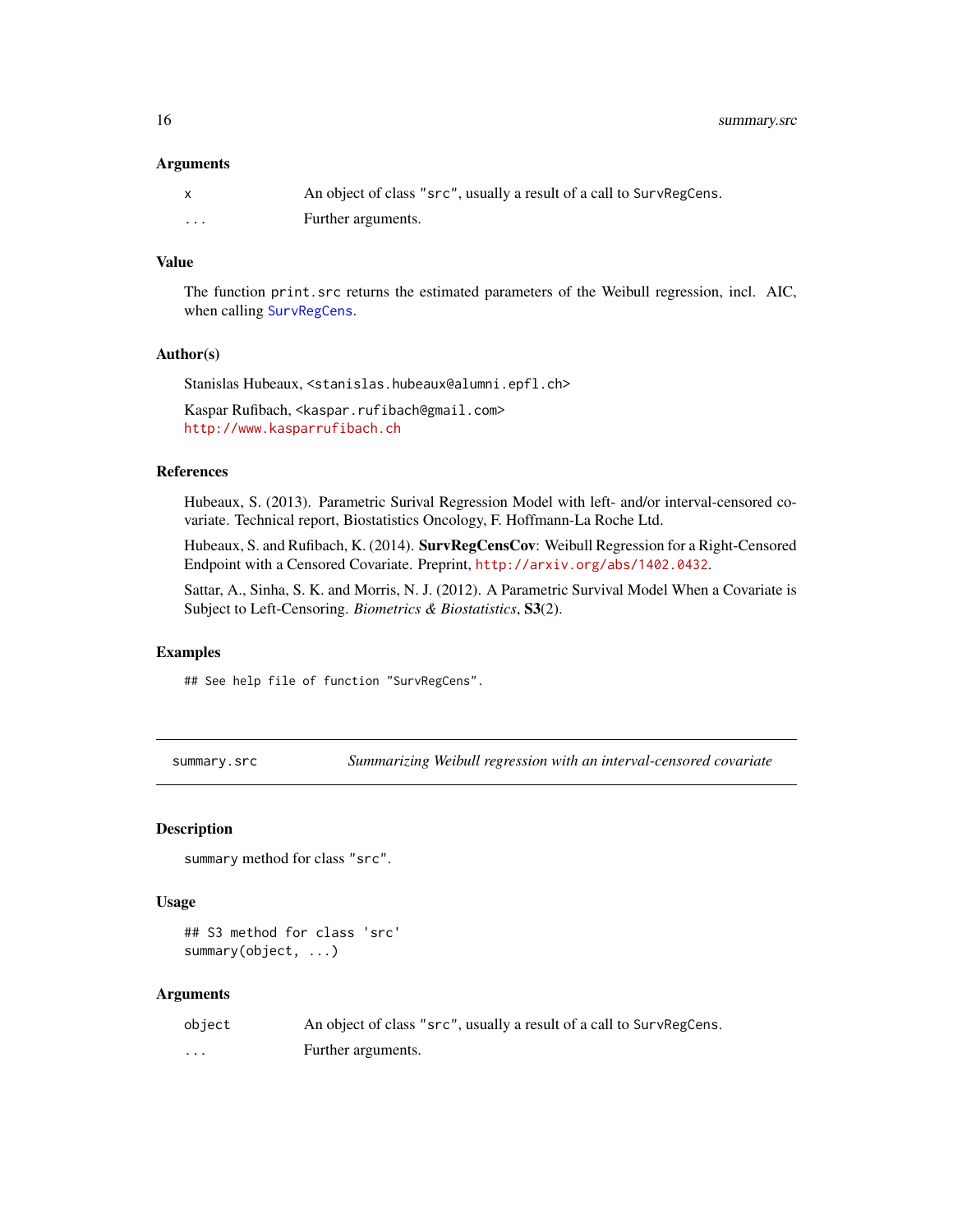# <span id="page-16-0"></span>SurvRegCens 17

# Value

The function summary.src returns the estimated parameters, incl. statistical inference, of the Weibull regression, incl. AIC, when calling [SurvRegCens](#page-16-1).

#### Author(s)

Stanislas Hubeaux, <stanislas.hubeaux@alumni.epfl.ch>

Kaspar Rufibach, <kaspar.rufibach@gmail.com> <http://www.kasparrufibach.ch>

# References

Hubeaux, S. (2013). Parametric Surival Regression Model with left- and/or interval-censored covariate. Technical report, Biostatistics Oncology, F. Hoffmann-La Roche Ltd.

Hubeaux, S. and Rufibach, K. (2014). **SurvRegCensCov**: Weibull Regression for a Right-Censored Endpoint with a Censored Covariate. Preprint, <http://arxiv.org/abs/1402.0432>.

Sattar, A., Sinha, S. K. and Morris, N. J. (2012). A Parametric Survival Model When a Covariate is Subject to Left-Censoring. *Biometrics & Biostatistics*, S3(2).

## Examples

## See help file of function "SurvRegCens".

<span id="page-16-1"></span>SurvRegCens *Weibull Survival Regression Model with a censored covariate*

#### Description

Computes estimators for the shape and scale parameter of the Weibull distribution, as well as for the vector of regression parameters in a parametric survival model with potentially right-censored time-to-event endpoint distributed according to a Weibull distribution. The regression allows for one potentially interval-censored and an arbitrary number of non-censored covariates.

#### Usage

```
SurvRegCens(formula, data = parent.frame(), Density, initial, conf.level = 0.95,
           intlimit = 10^{\circ}-10, namCens = "VarCens", trace = 0, reltol = 10^{\circ}-8)
```
#### **Arguments**

| formula | A formula expression as for other regression models. The response has to be a<br>survival object for right-censored data, as returned by the Surv function. The<br>censored covariate is equally specified using Surv. See the examples below and<br>the documentation for Surv, Im and formula for details. |
|---------|--------------------------------------------------------------------------------------------------------------------------------------------------------------------------------------------------------------------------------------------------------------------------------------------------------------|
| data    | A data frame in which to interpret the variables named in the formula argument.                                                                                                                                                                                                                              |
| Densitv | Density function of the censored covariate.                                                                                                                                                                                                                                                                  |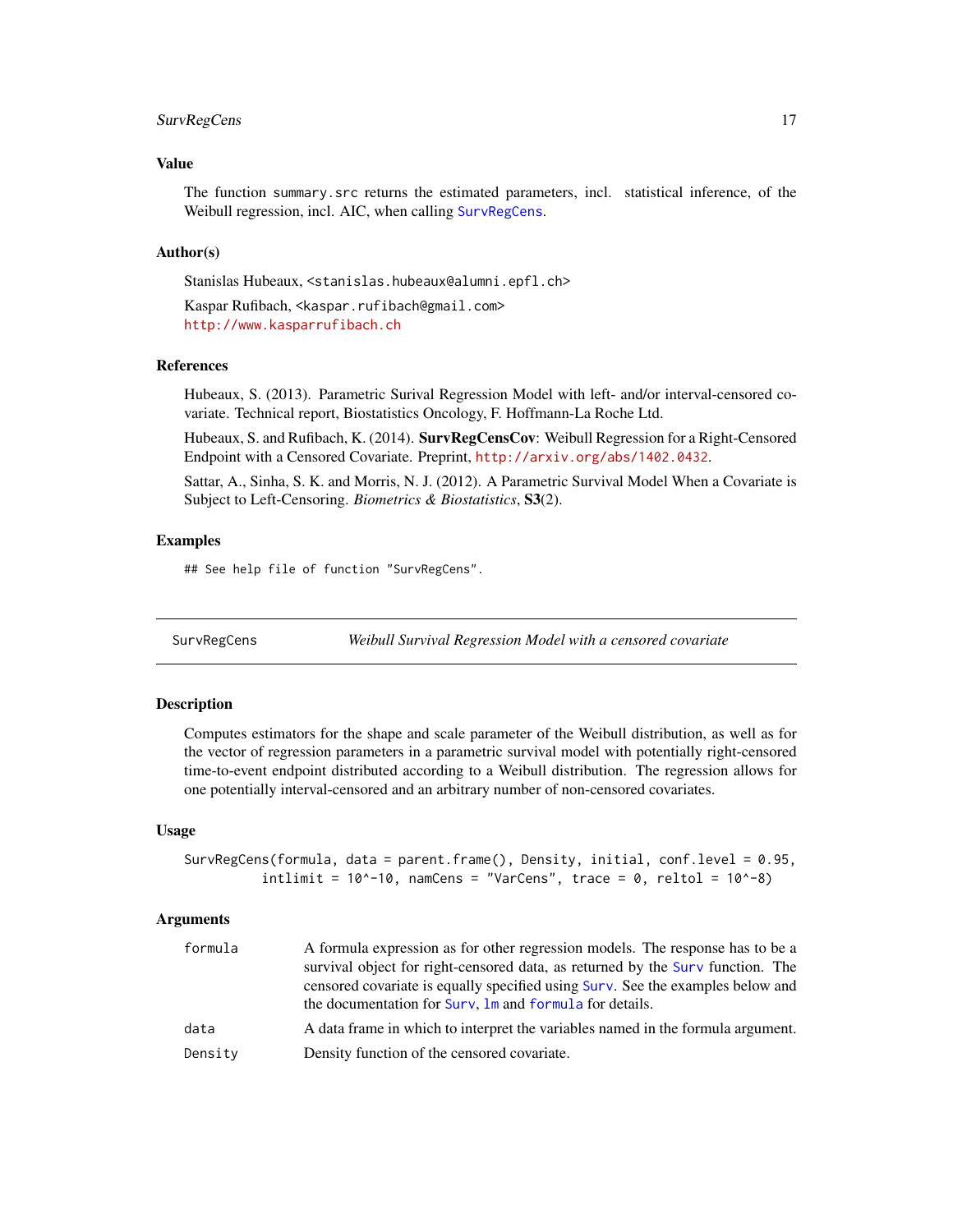<span id="page-17-0"></span>

| initial    | Initial values for the parameters to be optimized over, ordered according to Scale<br>parameter, Shape parameter, regression parameters (i.e. $\beta$ ) linked to the non-<br>censored covariates, regression parameter (i.e. $\beta$ ) linked to the censored covari-<br>ate. A straightforward initial vector is based on ignoring the censoring of the<br>censored covariate and using survreg, see the example below for an illustra-<br>tion.                                                         |
|------------|------------------------------------------------------------------------------------------------------------------------------------------------------------------------------------------------------------------------------------------------------------------------------------------------------------------------------------------------------------------------------------------------------------------------------------------------------------------------------------------------------------|
| conf.level | Confidence level of confidence intervals.                                                                                                                                                                                                                                                                                                                                                                                                                                                                  |
| intlimit   | In computation of integrals, values of the function to be integrated below intlimit<br>are set to 0. This makes integration results more accurate and speeds up inte-<br>gration. If the data is such that the absolute values of the underlying baseline<br>Weibull density are very small, i.e. in the range of intlimit, it is advisable to<br>rescale the time variable, e.g. change the scaling from days to years. A very<br>small value of the estimated $\lambda$ is indicative of that situation. |
| namCens    | Name of censored covariate, to tidy outputs.                                                                                                                                                                                                                                                                                                                                                                                                                                                               |
| trace      | trace argument in optim, indicates whether to show optimization progress.                                                                                                                                                                                                                                                                                                                                                                                                                                  |
| reltol     | reltol argument in optim. By changing this one can modify the relative toler-<br>ance in maximization of the likelihood function.                                                                                                                                                                                                                                                                                                                                                                          |

# Details

The time-to-event distributed according to a Weibull distribution, i.e. time-to-event ∼ Weibull( $\lambda$ ,  $\gamma$ ), has conditional density given by,

$$
f_{Y_i}(t|\mathbf{x}_i,\boldsymbol{\beta}) = \gamma \lambda t^{\gamma-1} \exp\left(\mathbf{x}_i \boldsymbol{\beta}\right) \exp\left(-\lambda t^{\gamma} \exp\left(\mathbf{x}_i \boldsymbol{\beta}\right)\right),\,
$$

conditional hazard function given by,

$$
h_i(t|\mathbf{x}_i, \boldsymbol{\beta}) = \lambda \gamma t^{\gamma - 1} \exp(\mathbf{x}_i \boldsymbol{\beta}),
$$

and conditional survival function given by,

$$
S_i(t|\mathbf{x}_i,\boldsymbol{\beta}) = \exp\left(-\lambda t^{\gamma} \exp(\mathbf{x}_i \boldsymbol{\beta})\right),\,
$$

where  $x_i$  collects the values of each covariate for observation i and  $\beta$  represents the regression parameters.

# Value

[SurvRegCens](#page-16-1) returns an object of class "src", a list containing the following components:

| coeff                | Estimators, confidence intervals, $p$ -values for the for the null hypothesis: {Esti-<br>mators is equal to $0$ , and this for each of the parameters of the Weibull survival<br>regression model. |
|----------------------|----------------------------------------------------------------------------------------------------------------------------------------------------------------------------------------------------|
| percent.cens         | Percentage of censored observations in the censored covariate.                                                                                                                                     |
| loglik               | Log-likelihood function value at the estimators.                                                                                                                                                   |
| info.converg         | Convergence information provided by the function optim.                                                                                                                                            |
| info.converg.message |                                                                                                                                                                                                    |
|                      | Message provided by optim.                                                                                                                                                                         |

The methods [print.src](#page-14-1), [summary.src](#page-15-1), [coef.src](#page-4-1), and [logLik.src](#page-7-1) are used to print or obtain a summary, coefficients, or the value of the log-likelihood at the maximum.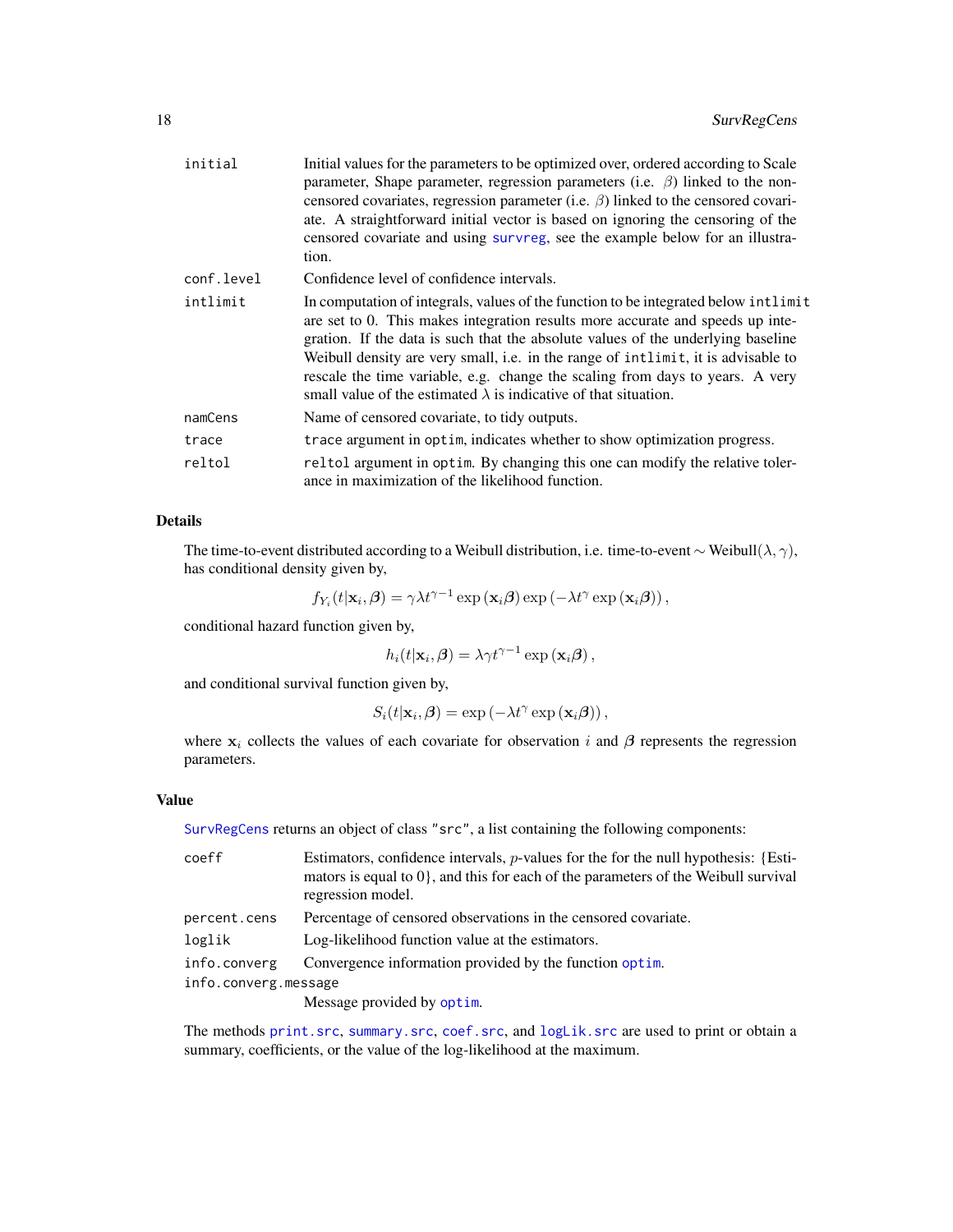# SurvRegCens 19

#### Author(s)

Stanislas Hubeaux, <stanislas.hubeaux@alumni.epfl.ch>

Kaspar Rufibach, <kaspar.rufibach@gmail.com> <http://www.kasparrufibach.ch>

#### References

Hubeaux, S. (2013). Parametric Surival Regression Model with left- and/or interval-censored covariate. Technical report, Biostatistics Oncology, F. Hoffmann-La Roche Ltd.

Hubeaux, S. and Rufibach, K. (2014). SurvRegCensCov: Weibull Regression for a Right-Censored Endpoint with a Censored Covariate. Preprint, <http://arxiv.org/abs/1402.0432>.

Sattar, A., Sinha, S. K. and Morris, N. J. (2012). A Parametric Survival Model When a Covariate is Subject to Left-Censoring. *Biometrics & Biostatistics*, S3(2).

#### Examples

```
## Not run:
## --------------------------------------------------------------
## 1 censored-covariate and 2 non-censored covariates
## no censoring, to compare result with survival::survreg
## modify prop.cens to introduce left-censoring of covariate
## --------------------------------------------------------------
set.seed(158)
n < -100lambda < - exp(-2)gamma <- 1.5
## vector of regression parameters: the last entry is the one for the censored covariate
beta \leq c(0.3, -0.2, 0.25)true <- c(lambda, gamma, beta)
## non-censored covariates
var1 \le- rnorm(n, mean = 4, sd = 0.5)
var2 \le rnorm(n, mean = 4, sd = 0.5)
## Generate censored covariate.
## For generation of Weibull survival times, do not left-censor it yet.
var3 \le rnorm(n, mean = 5, sd = 0.5)
## simulate from a Weibull regression model
time <- TimeSampleWeibull(covariate_noncens = data.frame(var1, var2),
          covariate_cens = var3, lambda = lambda, gamma = gamma, beta = beta)
## left-censor covariate
## prop.cens specifies the proportion of observations that should be left-censored
prop.cens <- 0
LOD \leq qnorm(prop.cens, mean = 5, sd = 0.5)
var3.cens <- censorContVar(var3, LLOD = LOD)
```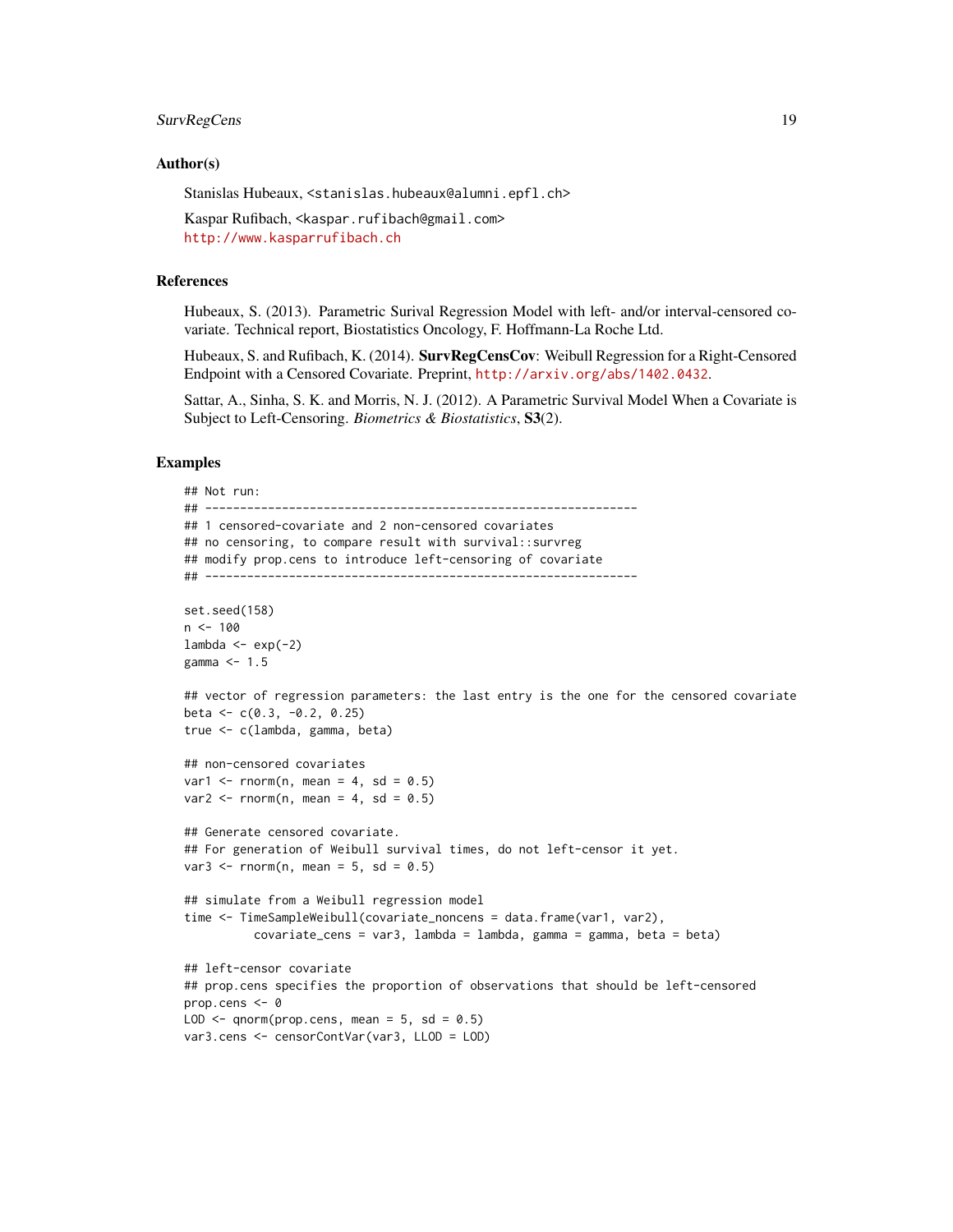```
## censor survival time
event \leq matrix(1, nrow = n, ncol = 1)
time.cens \leq rexp(n, rate = 0.5)
ind.time <- (event >= time.cens)
event[ind.time] <- 0
time[ind.time] <- time.cens[ind.time]
## specify the density for the censored covariate:
## For simplicity, we take here the "true" density we simulate from. In an application,
## you might want to use a density with parameters estimated from the censored covariate,
## e.g. using the function ParamSampleCens. See example in Hubeaux & Rufibach (2014).
DensityCens <- function(value){return(dnorm(value, mean = 5, sd = 0.5))}
## use Weibull regression where each censored covariate value is set
## to LOD ("naive" method)
naive <- survreg(Surv(time, event) ~ var1 + var2 + var3.cens[, 2], dist = "weibull")
initial <- as.vector(ConvertWeibull(naive)$vars[, 1])
## use new method that takes into account the left-censoring of one covariate
data <- data.frame(time, event, var3.cens, var1, var2)
formula <- formula(Surv(time, event) ~ Surv(time = var3.cens[, 1], time2 = var3.cens[, 2],
                      type = "interval2") + var1 + var2)cens1 <- SurvRegCens(formula = formula, data = data, Density = DensityCens, initial = initial,
                     namCens = "biomarker")
summary(cens1)
coef(cens1)
logLik(cens1)
## compare estimates
tab <- data.frame(cbind(true, initial, cens1$coeff[, 1]))
colnames(tab) <- c("true", "naive", "Weibull MLE")
rownames(tab) <- rownames(cens1$coeff)
tab
## compare confidence intervals
ConvertWeibull(naive)$HR[, 2:3]
cens1$coeff[, 7:8]
## --------------------------------------------------------------
## model without the non-censored covariates
## --------------------------------------------------------------
naive2 <- survreg(Surv(time, event) ~ var3.cens[, 2], dist = "weibull")
initial2 <- as.vector(ConvertWeibull(naive2)$vars[, 1])
## use new method that takes into account the left-censoring of one covariate
formula <- formula(Surv(time, event) ~ Surv(time = var3.cens[, 1], time2 = var3.cens[, 2],
                      type = "interval2")cens2 <- SurvRegCens(formula = formula, data = data, Density = DensityCens, initial = initial2,
                     namCens = "biomarker")
summary(cens2)
```
## compare estimates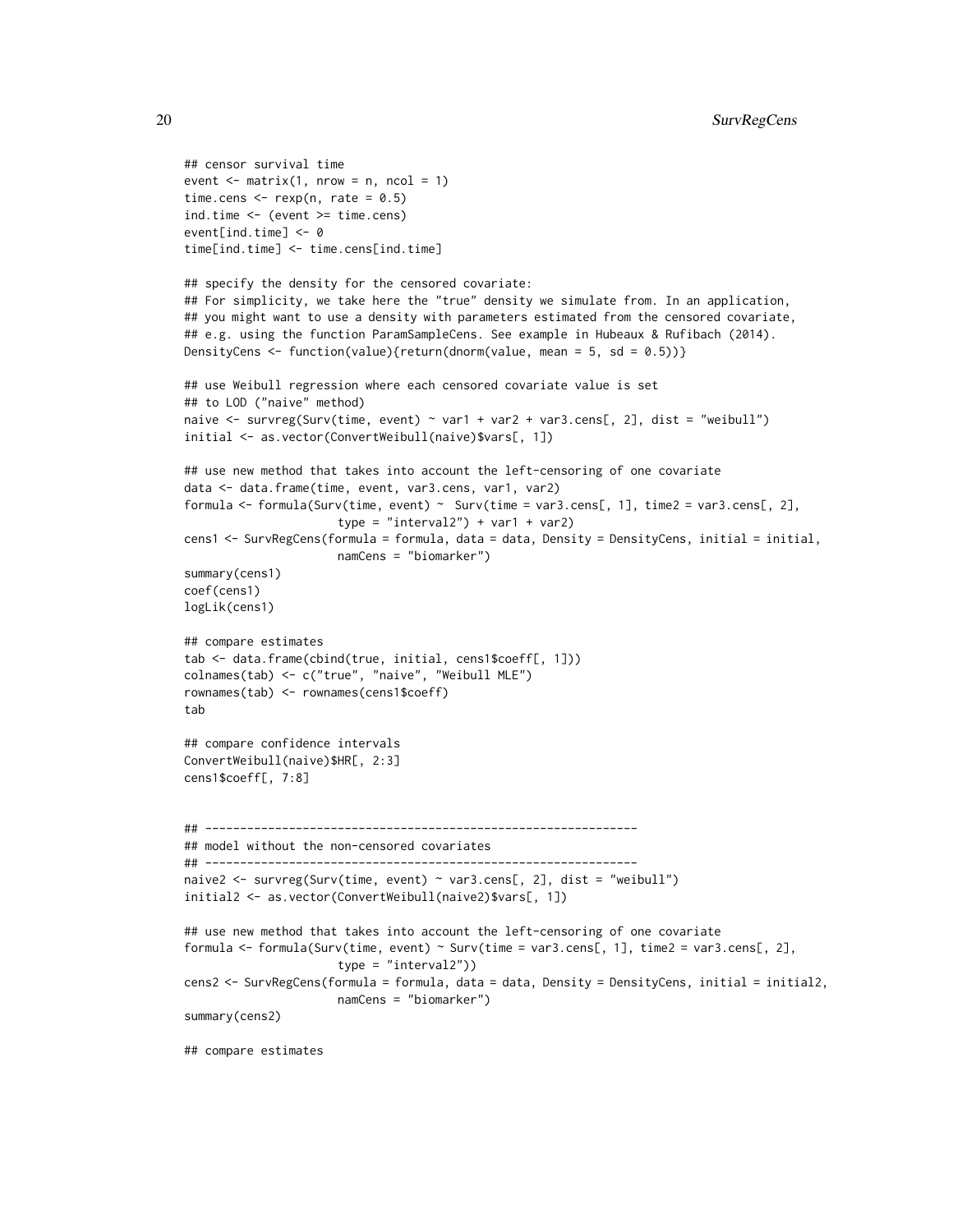# <span id="page-20-0"></span>TimeSampleWeibull 21

```
tab <- data.frame(cbind(true[c(1, 2, 5)], initial2, cens2$coeff[, 1]))
colnames(tab) <- c("true", "naive", "Weibull MLE")
rownames(tab) <- rownames(cens2$coeff)
tab
## compare confidence intervals
ConvertWeibull(naive2)$HR[, 2:3]
cens2$coeff[, 7:8]
## End(Not run)
```
TimeSampleWeibull *Generate time-to-event data according to a Weibull regression model*

#### Description

Generates time-to-event data using the transform inverse sampling method, and such that the timeto-event is distributed according to a Weibull distribution induced by censored and/or non-censored covariates. Can be used to set up simulations.

# Usage

```
TimeSampleWeibull(covariate_noncens = NULL, covariate_cens, lambda, gamma, beta)
```
#### **Arguments**

| covariate_noncens |                                                                                                                               |
|-------------------|-------------------------------------------------------------------------------------------------------------------------------|
|                   | Censored covariate vector.                                                                                                    |
|                   | covariate_cens Matrix where each column represents a non-censored covariate.                                                  |
| lambda            | Scale parameter.                                                                                                              |
| gamma             | Shape parameter.                                                                                                              |
| beta              | Regression parameters, ordered as $\beta$ linked to the non-censored covariates, $\beta$<br>linked to the censored covariate. |

# Note

The use of this function is illustrated in [SurvRegCens](#page-16-1).

#### Author(s)

Stanislas Hubeaux, <stanislas.hubeaux@alumni.epfl.ch>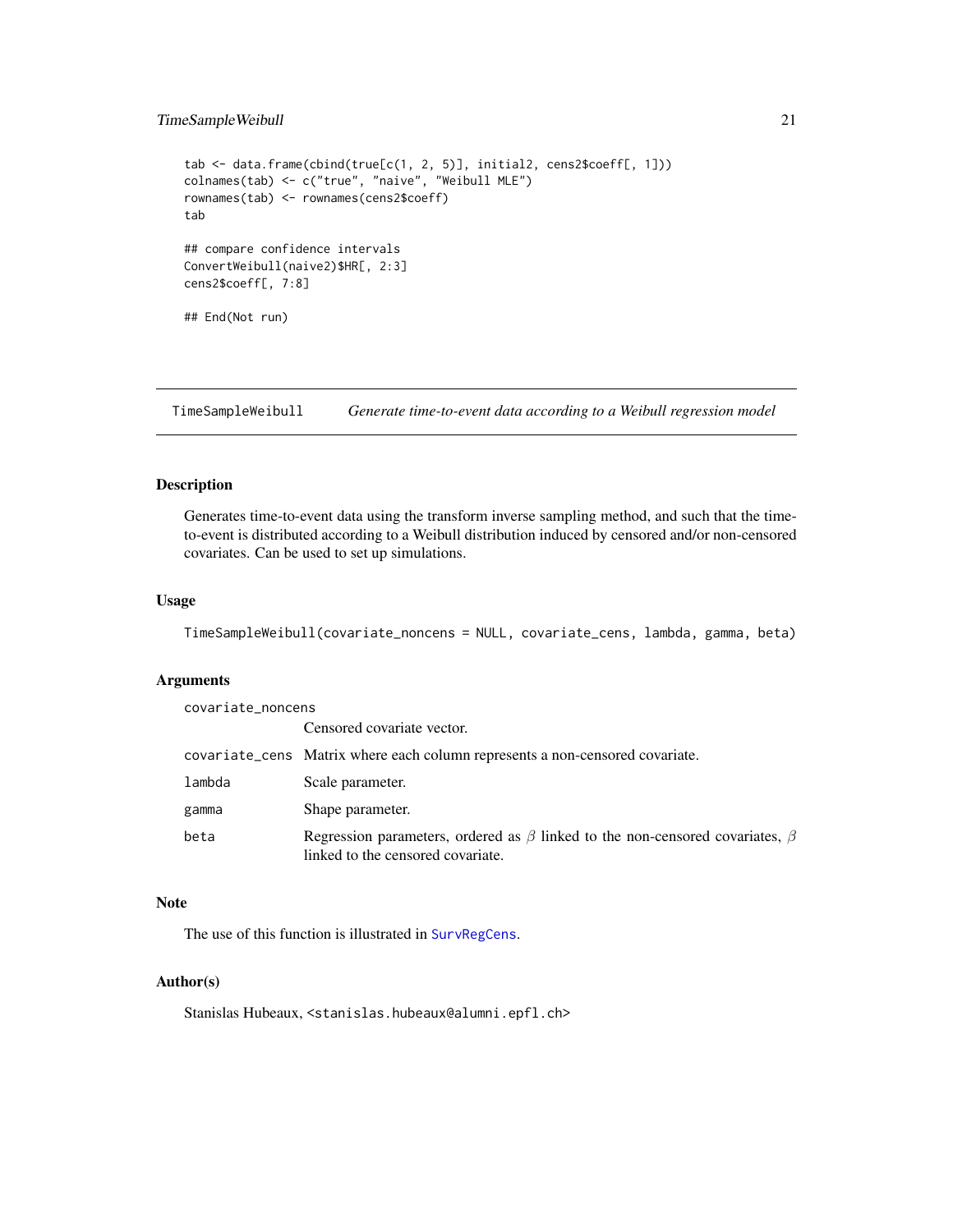<span id="page-21-1"></span><span id="page-21-0"></span>

This function constructs a diagnostic plot of the adequacy of the Weibull distribution for survival data with respect to one categorical covariate. If the Weibull distribution fits the data well, then the lines produced should be linear and parallel.

#### Usage

```
WeibullDiag(formula, data = parent.frame(), labels = names(m$strata))
```
#### Arguments

| formula | A formula containing a Surv object, should only contain one categorical predic- |
|---------|---------------------------------------------------------------------------------|
|         | tor, or a set of indicators describing only one predictor.                      |
| data    | Data set.                                                                       |
| labels  | A vector containing labels for the plotted lines.                               |

#### Details

As discussed in Klein and Moeschberger (2003), one method for checking the adequacy of the Weibull model with a categorical covariate is to produce stratified Kaplan-Meier estimates (KM), which can be transformed to estimate the log cumulative hazard for each stratum. Then in a plot of  $log(t)$  versus  $log(-log(KM))$ , the lines should be linear and parallel. This can be seen as the log cumulative hazard for the Weibull distribution is

$$
\log H(t) = \log \lambda + \alpha \log t.
$$

#### Value

Produces a plot of log Time vs. log Estimated Cumulative Hazard for each level of the predictor (similarly to what can be obtained using [plot.survfit](#page-0-0) and the fun = "cloglog" option), as well as a data set containing that information.

# Author(s)

Sarah R. Haile, <sarah.haile@gmail.com>

# References

Klein, J. and Moeschberger, M. (2003). *Survival analysis: techniques for censored and truncated data*. 2nd edition, Springer.

### See Also

Requires survival. A similar plot can be produced using  $plot$ . survfit and the option fun = "cloglog".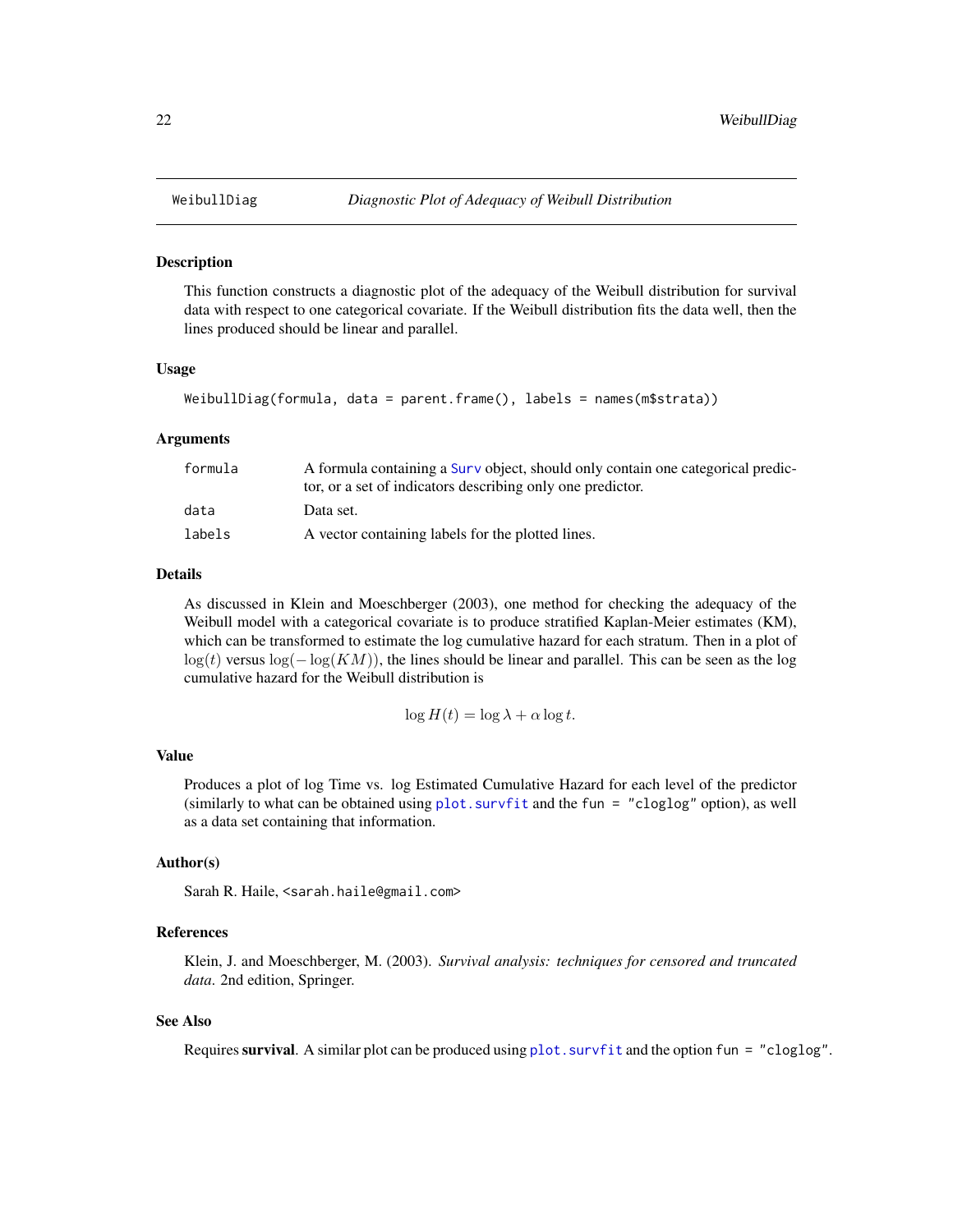# <span id="page-22-0"></span>WeibullIntegrate 23

# Examples

```
data(larynx)
WeibullDiag(Surv(time, death) \sim stage, data = larynx)
```
WeibullIntegrate *Function to be integrated in function* [SurvRegCens](#page-16-1)

# Description

Function to be integrated to compute log-likelihood function for the Weibull survival regression model with a censored covariate.

#### Usage

```
WeibullIntegrate(x, x_i_noncens = NULL, density, param_y_i,
                 param_delta_i, param_lambda, param_gamma,
                 param_beta, intlimit = 10^{\circ}-10, ForIntegrate = TRUE)
```
# Arguments

| x             | Value of the censored covariate for observation $i$ .                                                                                                                                                                                                                                                                                                                                                                                                                                                      |
|---------------|------------------------------------------------------------------------------------------------------------------------------------------------------------------------------------------------------------------------------------------------------------------------------------------------------------------------------------------------------------------------------------------------------------------------------------------------------------------------------------------------------------|
| x_i_noncens   | Vector of values of the non-censored covariates for observation $i$ , i.e. one row<br>of the matrix where each column represents a non-censored covariate.                                                                                                                                                                                                                                                                                                                                                 |
| density       | Density function of the censored covariate.                                                                                                                                                                                                                                                                                                                                                                                                                                                                |
| param_y_i     | Value of the time-to-event for observation $i$ .                                                                                                                                                                                                                                                                                                                                                                                                                                                           |
| param_delta_i | Censoring indicator of time-to-event for observation $i$ (0: censored, 1: not cen-<br>sored).                                                                                                                                                                                                                                                                                                                                                                                                              |
| param_lambda  | Scale parameter of the Weibull distribution.                                                                                                                                                                                                                                                                                                                                                                                                                                                               |
| param_gamma   | Shape parameter of the Weibull distribution.                                                                                                                                                                                                                                                                                                                                                                                                                                                               |
| param_beta    | Regression parameters (i.e. $\beta$ ): (betaNonCens1, , betaNonCens, betaCens)                                                                                                                                                                                                                                                                                                                                                                                                                             |
| intlimit      | In computation of integrals, values of the function to be integrated below intlimit<br>are set to 0. This makes integration results more accurate and speeds up inte-<br>gration. If the data is such that the absolute values of the underlying baseline<br>Weibull density are very small, i.e. in the range of intlimit, it is advisable to<br>rescale the time variable, e.g. change the scaling from days to years. A very<br>small value of the estimated $\lambda$ is indicative of that situation. |
| ForIntegrate  | logical indicating whether the function is to be integrated or not.                                                                                                                                                                                                                                                                                                                                                                                                                                        |

# Note

Function is not intended to be invoked by the user.

# Author(s)

Stanislas Hubeaux, <stanislas.hubeaux@alumni.epfl.ch>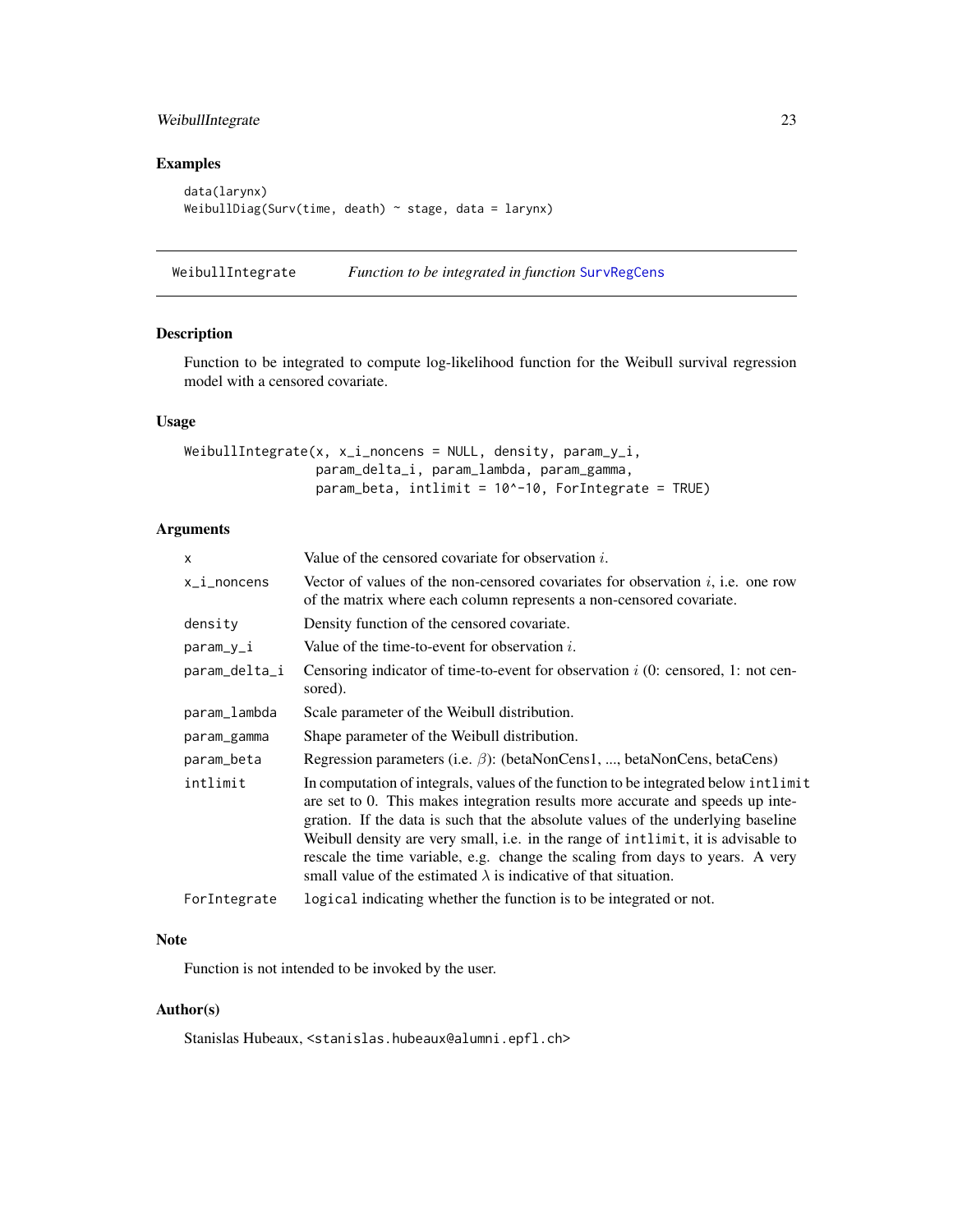<span id="page-23-1"></span><span id="page-23-0"></span>WeibullReg performs Weibull regression using the [survreg](#page-0-0) function, and transforms the estimates to a more natural parameterization. Additionally, it produces hazard ratios (corresponding to the proportional hazards interpretation), and event time ratios (corresponding to the accelerated failure time interpretation) for all covariates.

# Usage

```
WeibullReg(formula, data = parent.frame(), conf.level = 0.95)
```
#### Arguments

| formula    | A Surv formula.                                                                                                    |
|------------|--------------------------------------------------------------------------------------------------------------------|
| data       | The dataset containing all variables referenced in formula.                                                        |
| conf.level | Specifies that $1 - \alpha$ level confidence intervals for the hazard and event time<br>ratios should be produced. |

#### Details

Details regarding the transformations of the parameters and their standard errors can be found in Klein and Moeschberger (2003, Chapter 12). An explanation of event time ratios for the accelerated failure time interpretation of the model can be found in Carroll (2003). A general overview can be found in the vignette("weibull") of this package, or in the documentation for [ConvertWeibull](#page-5-1).

# Value

| formula | The formula for the Weibull regression model.                                                                           |
|---------|-------------------------------------------------------------------------------------------------------------------------|
| coef    | The transformed maximum likelihood estimates, with standard errors.                                                     |
| HR      | The hazard ratios for each of the predictors, with $1-\alpha$ level confidence intervals.                               |
| ETR.    | The event time ratios (acceleration factors) for each of the predictors, with $1-\alpha$<br>level confidence intervals. |
| summary | The summary output from the original survreg model.                                                                     |

#### Author(s)

Sarah R. Haile, <sarah.haile@gmail.com>

# References

Carroll, K. (2003). On the use and utility of the Weibull model in the analysis of survival data. *Controlled Clinical Trials*, 24, 682–701.

Klein, J. and Moeschberger, M. (2003). *Survival analysis: techniques for censored and truncated data*. 2nd edition, Springer.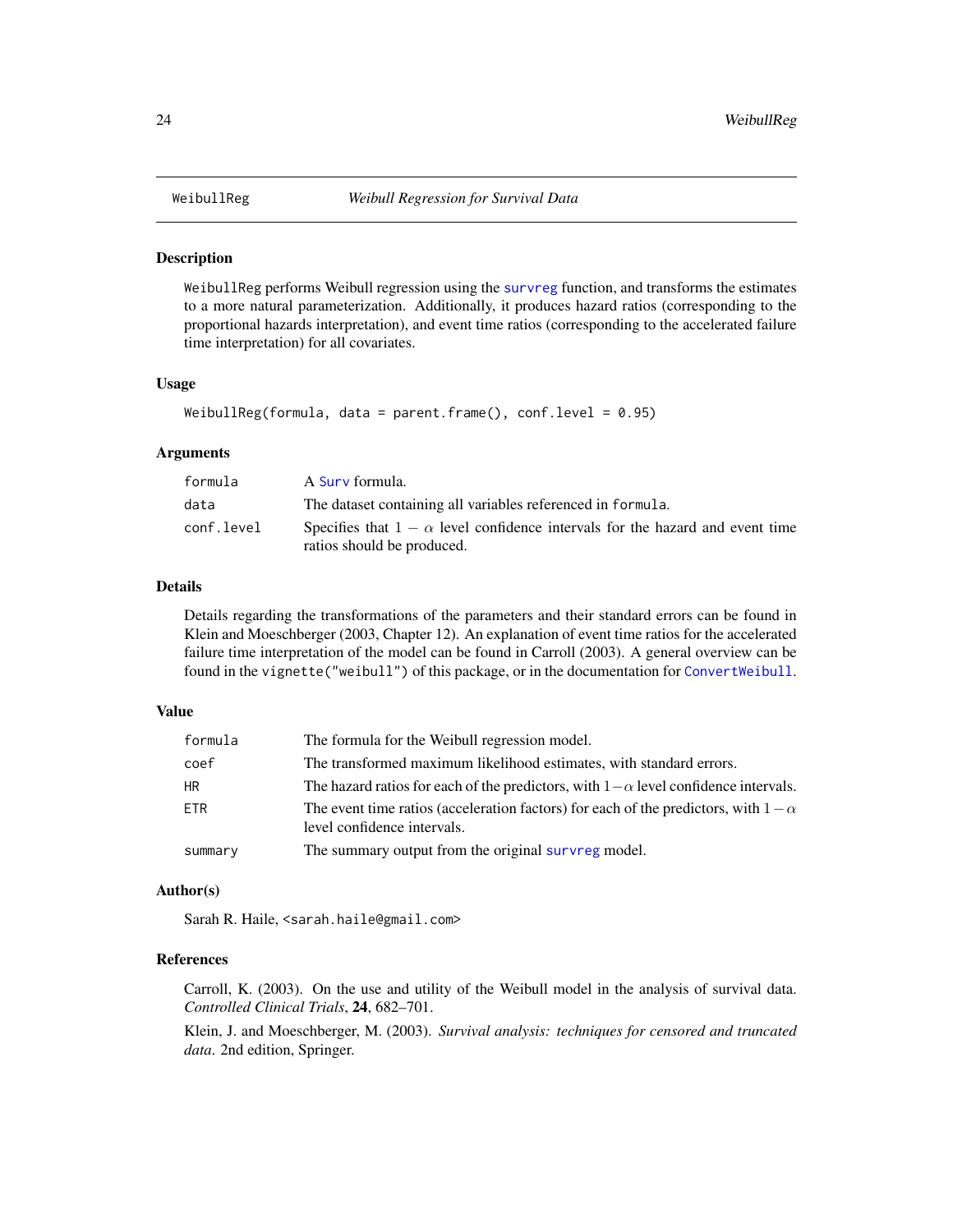# <span id="page-24-0"></span>WeibullReg 25

# See Also

Requires the package survival. This function depends on [ConvertWeibull](#page-5-1). See also [survreg](#page-0-0).

# Examples

```
data(larynx)
WR <- WeibullReg(Surv(time, death) ~ factor(stage) + age, data = larynx)
WR
```